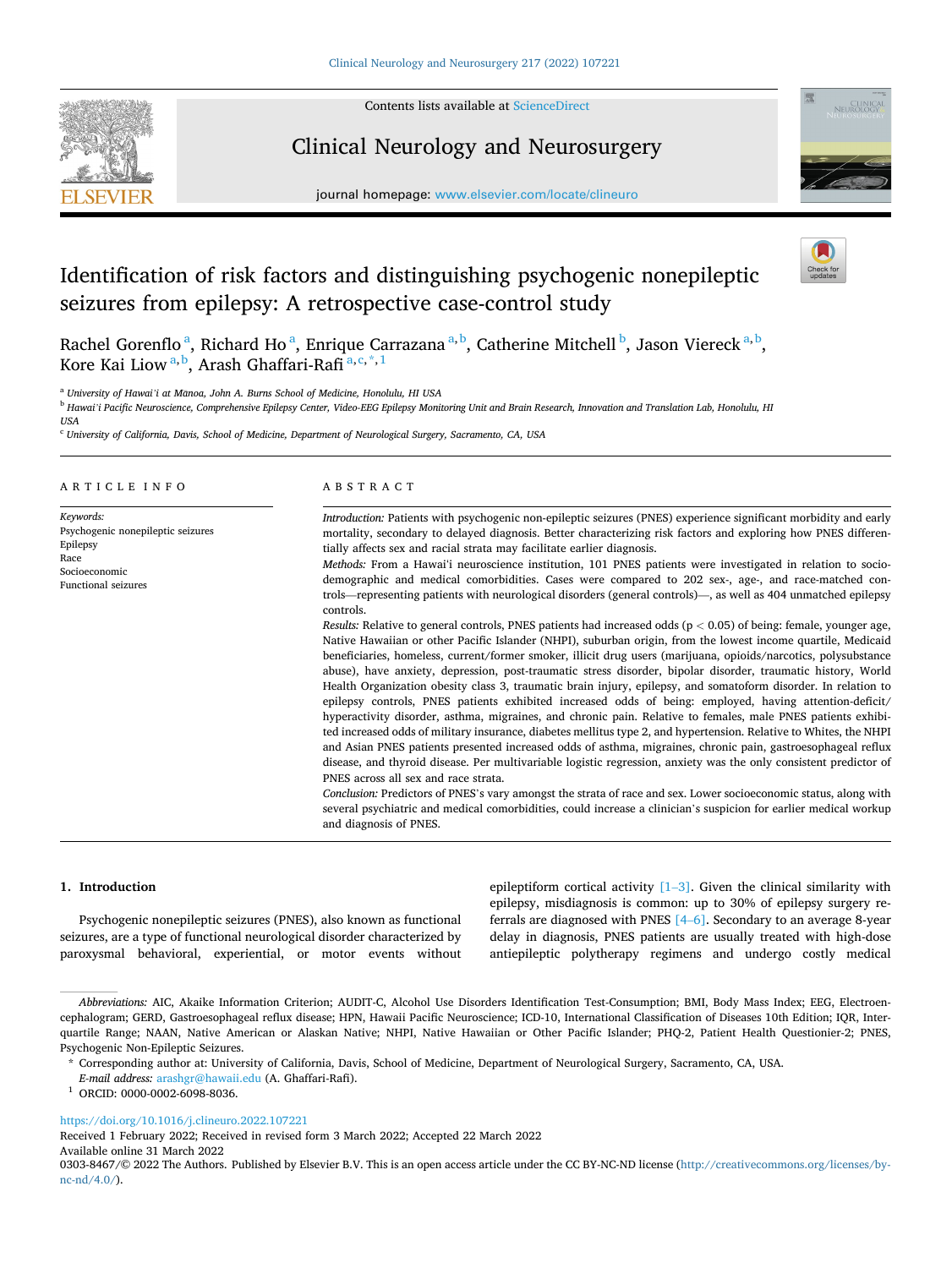<span id="page-1-0"></span>**Table 1**<br>Crude odds of socioder Crude odds of sociodemographic and medical comorbidities.

| Crude odds of sociodemographic and medical comorbidities. | PNES vs. General Population                  |                            | PNES vs. Epilepsy                            |                          |  |  |
|-----------------------------------------------------------|----------------------------------------------|----------------------------|----------------------------------------------|--------------------------|--|--|
|                                                           | Median (25% Quartile, 75% Quartile)          |                            | Median (25% Quartile, 75% Quartile)          |                          |  |  |
|                                                           |                                              |                            |                                              |                          |  |  |
| <b>Patient Age</b><br><b>PNES</b>                         | 43.00 (30.00, 54.00)                         | p < 0.0001                 | 43.00 (30.00, 54.00)                         | $p = 0.0004$             |  |  |
| Controls                                                  | 60.00 (42.75, 74.00)                         |                            | 51.00 (33.00, 66.00)                         |                          |  |  |
| <b>Median Household Income</b>                            |                                              |                            |                                              |                          |  |  |
| <b>PNES</b>                                               | 77,188 (59,284, 100,311)                     | $p = 0.005$                | 77,188 (59,284, 100,311)                     | $p = 0.02$               |  |  |
| Controls                                                  | 91,646 (72,349, 100,311)                     |                            | 82,742 (70,110, 100,311)                     |                          |  |  |
| <b>Overall Poverty Level in Municipality</b>              |                                              |                            |                                              |                          |  |  |
| <b>PNES</b><br>Controls                                   | 0.10(0.060, 0.12)<br>0.060(0.050, 0.12)      | $p = 0.17$                 | 0.10(0.06, 0.12)                             | $p = 0.10$               |  |  |
| Poverty Level for Ages 18-64                              |                                              |                            | 0.07(0.05, 0.12)                             |                          |  |  |
| <b>PNES</b>                                               | 0.098(0.054, 0.12)                           | $p = 0.19$                 | 0.10(0.05, 0.12)                             | $p = 0.08$               |  |  |
| Controls                                                  | 0.060(0.050, 0.12)                           |                            | 0.07(0.05, 0.12)                             |                          |  |  |
| Poverty Level for Ages 65 and Older                       |                                              |                            |                                              |                          |  |  |
| <b>PNES</b>                                               | $0.060$ $(0.040, 0.090)$                     | $p = 0.39$                 | 0.06(0.04, 0.09)                             | $p = 0.93$               |  |  |
| Controls                                                  | 0.050(0.040, 0.080)                          |                            | 0.05(0.04, 0.08)                             |                          |  |  |
| <b>Geographic Origin Population Size</b>                  |                                              |                            |                                              |                          |  |  |
| <b>PNES</b><br>Controls                                   | 43,488 (14,856, 51,601)                      | $p = 0.06$                 | 43,488 (14,856, 51,601)                      | $p = 0.031$              |  |  |
|                                                           | 51,511 (25,261, 51,601)<br><b>Odds Ratio</b> |                            | 51,511 (25,446, 51,601)<br><b>Odds Ratio</b> |                          |  |  |
| <b>Insurance Type</b>                                     |                                              |                            |                                              |                          |  |  |
| Medicare                                                  | 1.28(0.59, 2.66)                             | $p = 0.65$                 |                                              |                          |  |  |
| Medicaid                                                  | 1.75 (1.04, 2.94)                            | $p = 0.04$                 |                                              |                          |  |  |
| Private                                                   | 0.52(0.32, 0.84)                             | $p = 0.01$                 |                                              |                          |  |  |
| Military                                                  | 1.44(0.50, 3.91)                             | $p = 0.66$                 |                                              |                          |  |  |
| <b>Income Quartiles</b>                                   |                                              |                            |                                              |                          |  |  |
| Quartile 1                                                | 1.68(1.01, 2.80)                             | $p = 0.046$                | 1.56(0.99, 2.50)                             | $p = 0.06$               |  |  |
| Quartile 2<br>Quartile 3                                  | 0.92(0.28, 2.69)<br>0.52(0.30, 0.89)         | $p = 1.00$<br>$p = 0.02$   | 0.26(0.086, 0.64)<br>0.098(0.054, 0.18)      | $p = 0.0027$             |  |  |
| Quartile 4                                                | 2.57 (0.54, 13.25)                           | $p = 0.17$                 | 1.00(0.26, 3.32)                             | p < 0.0001<br>$p = 1.00$ |  |  |
| Geographic Origin                                         |                                              |                            |                                              |                          |  |  |
| Urban                                                     | 0.56(0.33, 0.93)                             | $p = 0.03$                 | 0.56(0.35, 0.89)                             | $p = 0.01$               |  |  |
| Suburban                                                  | 1.71 (1.03, 2.86)                            | $p = 0.04$                 | 1.75 (1.10, 2.79)                            | $p = 0.02$               |  |  |
| Rural                                                     | 1.51(0.22, 9.13)                             | $p = 0.69$                 | 1.21(0.21, 4.80)                             | $p = 0.73$               |  |  |
| Race                                                      |                                              |                            |                                              |                          |  |  |
| White                                                     | 0.99(0.61, 1.58)                             | $p = 1.00$                 | 0.92(0.57, 1.47)                             | $p = 0.80$               |  |  |
| Black                                                     | 0.89(0.092, 4.38)                            | $p = 1.00$                 | 0.80(0.084, 3.82)                            | $p = 1.00$               |  |  |
| Asian<br>Native Hawaiian or Other Pacific Islander        | 0.41(0.21, 0.76)<br>2.13 (1.30, 3.48)        | $p = 0.004$<br>$p = 0.002$ | 0.61(0.31, 1.13)<br>1.44(0.89, 2.33)         | $p = 0.13$<br>$p = 0.14$ |  |  |
| Hispanic                                                  | 0.60(0.15, 1.79)                             | $p = 0.48$                 | 1.24(0.29, 4.13)                             | $p = 0.76$               |  |  |
| Native American or Alaskan Native                         | 4.08 (0.54, 30.91)                           | $p = 0.10$                 | 1.51(0.25, 6.45)                             | $p = 0.47$               |  |  |
| <b>Employment Status</b>                                  |                                              |                            |                                              |                          |  |  |
| Employed                                                  | 0.82(0.49, 1.36)                             | $p = 0.49$                 | 1.67(1.03, 2.70)                             | $p = 0.034$              |  |  |
| Unemployed                                                | 1.50(0.90, 2.50)                             | $p = 0.13$                 | 1.07(0.67, 1.70)                             | $p = 0.84$               |  |  |
| Retired                                                   | 0.83(0.22, 2.61)                             | $p = 0.93$                 | 0.19(0.06, 0.47)                             | p < 0.0001               |  |  |
| Student                                                   | 0.49(0.16, 1.30)                             | $p = 0.19$                 | 2.79 (0.80, 9.04)                            | $p = 0.10$               |  |  |
| <b>Marital Status</b><br>Divorced                         | 0.87(0.38, 1.89)                             | $p = 0.86$                 | 1.19 (0.55, 2.43)                            | $p = 0.74$               |  |  |
| Married                                                   | 0.74(0.44, 1.23)                             | $p = 0.27$                 | 1.26(0.78, 2.01)                             | $p = 0.37$               |  |  |
| Single                                                    | 1.44(0.86, 2.42)                             | $p = 0.17$                 | 0.91(0.58, 1.45)                             | $p = 0.77$               |  |  |
| Widowed                                                   | 1.00(0.09, 7.11)                             | $p = 1.00$                 | 0.27(0.03, 1.11)                             | $p = 0.06$               |  |  |
| Packs per Day                                             |                                              |                            |                                              |                          |  |  |
| Never Smoker                                              | 0.57(0.33, 0.96)                             | $p = 0.03$                 |                                              |                          |  |  |
| Less than Half-Pack                                       | 2.07 (0.60, 7.13)                            | $p = 0.29$                 |                                              |                          |  |  |
| Half-Pack                                                 | 2.10 (0.73, 6.00)                            | $p = 0.18$                 |                                              |                          |  |  |
| Single Pack<br>Former Smoker                              | 2.14 (0.87, 5.25)<br>0.92(0.42, 1.94)        | $p = 0.10$<br>$p = 0.95$   |                                              |                          |  |  |
| <b>Illicit Drug Type Utilized</b>                         |                                              |                            |                                              |                          |  |  |
| Marijuana                                                 | 2.51 (1.15, 5.56)                            | $p = 0.02$                 |                                              |                          |  |  |
| Methamphetamine                                           | 2.02 (0.14, 28.18)                           | $p = 0.60$                 |                                              |                          |  |  |
| Opioids/Narcotics                                         | 12.32 (1.48, 568.58)                         | $p = 0.01$                 |                                              |                          |  |  |
| Polysubstance Abuse                                       | 6.27 (1.10, 64.76)                           | $p = 0.02$                 |                                              |                          |  |  |
| No Drug Use                                               | 0.27(0.14, 0.54)                             | p < 0.0001                 |                                              |                          |  |  |
|                                                           | Median (25% Quartile, 75% Quartile)          |                            | Median (25% Quartile, 75% Quartile)          |                          |  |  |
| Body Mass Index ( $\text{kg/m}^2$ )                       |                                              |                            |                                              |                          |  |  |
| <b>PNES</b><br>Matched Controls                           | 28.66 (23.20, 34.33)<br>27.26 (23.60, 31.73) | $p = 0.39$                 | 28.66 (23.20, 34.33)<br>26.39 (23.14, 31.29) | $p = 0.051$              |  |  |
|                                                           | <b>Odds Ratio</b>                            |                            | <b>Odds Ratio</b>                            |                          |  |  |
| <b>Weight Class</b>                                       |                                              |                            |                                              |                          |  |  |
| Underweight                                               | 0.80(0.07, 4.97)                             | $p = 1.00$                 | 0.89(0.092, 4.38)                            | $p = 1.00$               |  |  |
| Normal                                                    | 1.20 (0.70, 2.05)                            | $p = 0.57$                 | 0.95(0.58, 1.53)                             | $p = 0.91$               |  |  |
| Overweight                                                | 0.72(0.38, 1.31)                             | $p = 0.32$                 | 0.61(0.34, 1.06)                             | $p = 0.09$               |  |  |
| Obesity Class 1                                           | 0.77(0.41, 1.43)                             | $p = 0.47$                 | 1.05(0.57, 1.86)                             | $p = 0.98$               |  |  |
| Obesity Class 2                                           | 0.72(0.25, 1.86)                             | $p = 0.61$                 | 0.84(0.30, 2.00)                             | $p = 0.84$               |  |  |
| Obesity Class 3                                           | 2.73 (1.17, 6.46)                            | $p = 0.02$                 | 3.80 (1.75, 8.17)                            | $p = 0.0002$             |  |  |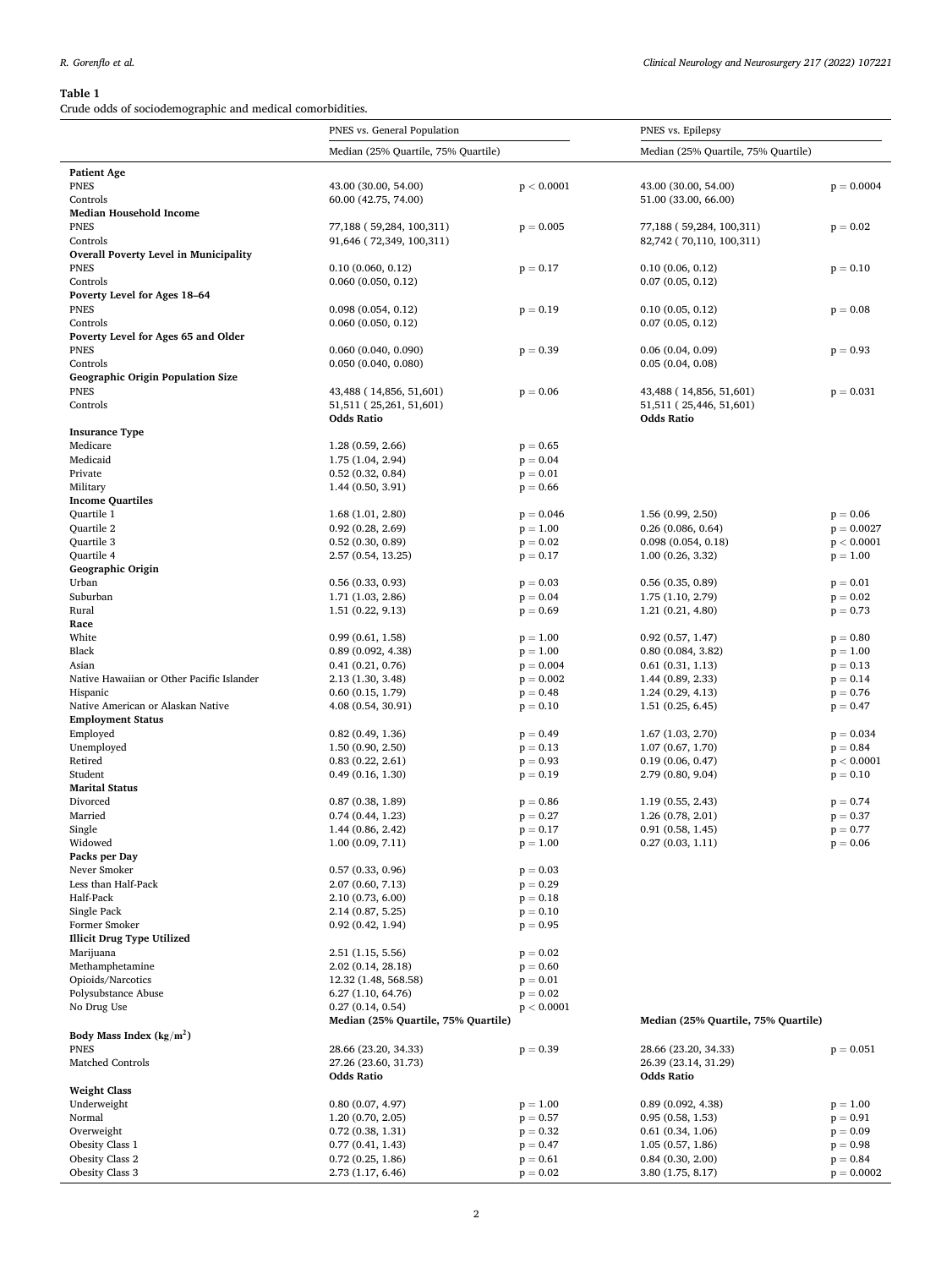workup for prolonged periods of time  $[6–8]$ . Moreover, when considering PNES patients have a 2.5 times greater rate of dying than the general population, there becomes increased impetus to further characterize PNES risk factors for facilitating prompt diagnosis and treatment [\[9\]](#page-11-0).

To efficiently recognize PNES, a comprehensive understanding of how the disorder affects populations differentially should be developed. In particular, an awareness of sociodemographic risk factors—in addition to the biological—will not only identify disparities within the population, but also provide better direction for etiology elucidation and earlier diagnosis [10–[12\].](#page-11-0)

Hawaiʻi status as a minority-majority state provides an ideal backdrop for identifying unique risk factors for PNES, especially amongst historically underserved patients (i.e., Asians, Native Hawaiians and Other Pacific Islanders [NHPI], etc.) [\[13\].](#page-11-0) Hence, utilizing a large Hawaiʻi neuroscience center, we conducted a case-control study to characterize PNES risk factors across racial and sex strata, in comparison to the general patient population and those with only epilepsy.

# **2. Methods**

Prior to investigation, institutional review board exemption was attained from the University of Hawai'i at Manoa, Office of Research Compliance (protocol number: 2020–01010). To conduct this retrospective case-control study, the electronic medical records at Hawaiʻi Pacific Neuroscience (HPN) were queried between January 1, 2014 to October 9th, 2020, for patients with PNES, via the International Classification of Diseases 10th edition (ICD-10) codes for *unspecified convulsions* (R56.9) and *conversion disorder with seizures or convulsions*  (F44.5). Subsequently, patients were included if adults (18 years or older), there was at least one video electroencephalogram available, and an official diagnosis of PNES was made by an epileptologist (E.C., K.K.L.) utilizing a video-EEG recording.

For all patients, sociodemographic, psychiatric, and general medical comorbidity data was collected from the most recent patient visit, utilizing similar methods described in a prior investigation [\[14,15\]](#page-11-0).

# *2.1. Predictor and outcome variables*

For each PNES case, data collected included sex, age of diagnosis, semiology, employment status, marital status, homeless status, selfidentified race (White, Black, Hispanic, Asian, Native Hawaiian or other Pacific Islander [NHPI]) [\[16\].](#page-12-0)

To assess socioeconomic status, data on patient's insurance type and the Zone Improvement Plan (zip) code of the residence were collected [\[14\]](#page-11-0). Zip code served as a proxy for median household income, extent of poverty in the patient's municipality, population density of patient residence, and patient's geographic origin (rural, suburban, urban) [\[14\]](#page-11-0). Median household income, population proportion below the poverty level, population size, and geographic stratification data were attained from the United States Census Bureau, American Community Survey Estimates [\(http://www.census.gov\)](http://www.census.gov). Insurance type was stratified as Medicare, Medicaid, Private Insurance, or Military Insurance [\[17,18\]](#page-12-0).

Data on medical comorbidities was also collected, at the time of PNES diagnosis. Such variables included body mass index (BMI; kg*/*m2), weight class, presence of hypertension, hyperlipidemia, diabetes mellitus type II, congestive heart failure, coronary artery disease, peripheral vascular disease, prosthetic valve replacement, history of cardiac arrythmia, stroke, autoimmune disease, thyroid disease, glaucoma, fibromyalgia, traumatic brain injury, asthma, GERD, migraine, and epilepsy. Smoking status was classified as never (less than 100 cigarettes over lifetime) or current/former (100 or more cigarettes over lifetime) smoker, based on terms derived from the United States Centers for Disease Control and Prevention (CDC), National Health Interview Survey, Adult Tobacco Use ([https://www.cdc.gov/nchs/surveys.htm\)](https://www.cdc.gov/nchs/surveys.htm) [\[14,](#page-11-0)  [16\].](#page-11-0)

Neuropsychiatric data was also collected, including presence of: anxiety, depression or dysthymic disorder, post-traumatic stress disorder, attention deficit hyperactivity disorder, bipolar disorder, schizophrenia, somatoform disorder, stiff-person syndrome, chronic pain, family history of psychiatric disorders, alcohol use, and illicit drug use. Depression was quantified on the day of PNES diagnosis utilizing the Patient Health Questionier-9 (PHQ-9) [\[19\].](#page-12-0) Harmful alcohol drinking habits were determined via the Alcohol Use Disorders Identification Test-Consumption (AUDIT-C) [20–[24\].](#page-12-0) Diagnoses of comorbid psychiatric disorders was based on criteria from the *Diagnostic and Statistical Manual of Mental Disorders 4<sup>th</sup> or 5<sup>th</sup> Edition (DSM)* [\[16\]](#page-12-0).

#### *2.2. Controls*

Three sets of controls were randomly collected. The first set of controls, collected at a 2:1 ratio, represented the general population of HPN patients with neurological disorders (*general controls*), and were matched to cases, by age, sex, and race. The second control group, collected at a 4:1 ratio, was unmatched, enabling investigation of age, sex, and race of PNES relative to the general clinic population  $(n = 29,049)$ . The third control set, also unmatched, was collected at a 4:1 ratio and represented the epilepsy patient population (*epilepsy controls*).

# *2.3. Statistical analysis*

Continuous variables were assessed by the independent Wilcoxon rank sum test, while categorical variables by either the Pearson's chisquared test or the Fisher's exact test of independence, with Haldane-Anscombe correction [25–[29\].](#page-12-0) Univariate and multivariable logistic regression, with Firth's correction, were performed to identify variables independently associated with PNES [\[30\]](#page-12-0). After regression diagnostics, multivariable logistic analysis was conducted. All tests were two-tailed and used an alpha level of 0.05 for deeming statistical significance.

#### **3. Results**

#### *3.1. Population characteristics*

From a clinic population of 29,049 patients, 348 were identified with ICD-10 codes, from which only 101 met inclusion criteria as PNES; 303 matched general (non-epilepsy) neurological disorder controls were collected and 404 epilepsy controls. Semiology breakdown included the following: 36.63% mixed, 28.71% aura, 11.88% complex, 9.90% dialeptic, 9.90% hypermotor, and 2.97% rhythmic. Upon examining comorbidities by semiology, no unique statistically significant associations were identified.

Median age of PNES patients was 43.00 years old (interquartile range [IQR]: 30.00, 54.00), 16 years (95% CI: 11.00, 20.00; p *<* 0.0001) younger than the neurological disorder controls and 7.00 years (95% CI: 3.00, 11.00;  $p = 0.0004$ ) younger than epilepsy controls [\(Table 1\)](#page-1-0).

Compared to neurological disorder controls, PNES cases had 1.84 (95% CI:1.13, 3.06;  $p = 0.01$ ) fold greater odds of being female, while compared to epilepsy controls a 2.34 (95% CI: 1.44, 3.88;  $p = 0.0005$ ) fold greater odds. By race, female odds remained statistically greater for NHPI and Asian patients only, when comparing PNES against epilepsy.

Relative to neurological disorder controls, PNES patients had a 2.13 (95% CI: 1.30, 3.48;  $p = 0.002$ ) fold greater odds of being NHPI, while a reduced odds of being Asian (0.41, 95% CI: 0.21, 0.76,  $p = 0.004$ ).

# *3.2. Socioeconomic Variables*

Of the socioeconomic variables examined, the bivariate analysis identified trends amongst geographic origin, income, insurance, employment, and housing status; however, after multivariate analysis only income, insurance, and marital status remained significant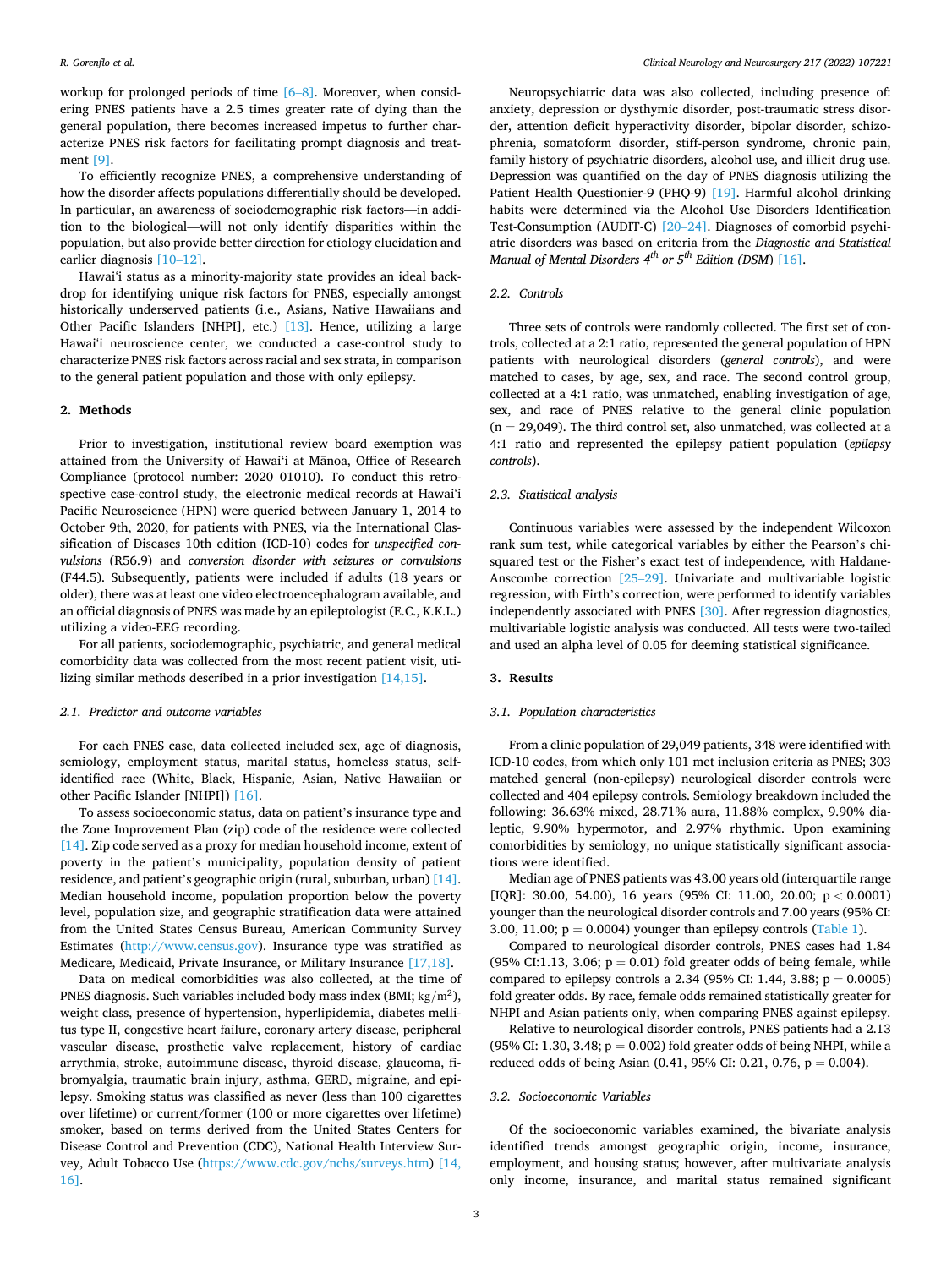#### <span id="page-3-0"></span>*R. Gorenflo et al.*

#### **Table 2**

Multivariable Logistic Regression for PNES Compared to Non-Epilepsy Neurological Disorder Population and Epilepsy Patients.

|                                       | $\overline{\phantom{a}}$<br>ັ                                                      |                                                           |
|---------------------------------------|------------------------------------------------------------------------------------|-----------------------------------------------------------|
|                                       | PNES vs. Non-Epilepsy Neurologic Disorders<br>Best Fit Model: Adjusted Odds Ratios | PNES vs. Epilepsy<br>Best Fit Model: Adjusted Odds Ratios |
| Age                                   |                                                                                    | 0.98 (0.96, 1.00), $p = 0.12$                             |
| Sex                                   |                                                                                    |                                                           |
| Male                                  |                                                                                    | Referent                                                  |
| Female                                |                                                                                    | 2.01 (1.11, 3.63), $p = 0.02$                             |
| <b>Overall Poverty Level</b>          | $26.08$ (0.095, 7163.55), $p = 0.26$                                               |                                                           |
| <b>Employment Status</b>              |                                                                                    |                                                           |
| Employed                              |                                                                                    | Referent                                                  |
| Unemployed                            |                                                                                    | $0.75$ (0.42, 1.35), $p = 0.34$                           |
| Retired                               |                                                                                    | $0.55$ (0.16, 1.83), $p = 0.33$                           |
| Student                               |                                                                                    | 3.43 (0.94, 12.50), $p = 0.06$                            |
| <b>Marital Status</b>                 |                                                                                    |                                                           |
| Married                               |                                                                                    | Referent                                                  |
| Divorced                              |                                                                                    | 0.44 (0.17, 1.14), $p = 0.09$                             |
| Single                                |                                                                                    | 0.43 (0.22, 0.83), $p = 0.01$                             |
| Widowed                               |                                                                                    | 0.47 (0.090, 2.41), $p = 0.36$                            |
| <b>Homeless Status</b>                |                                                                                    |                                                           |
| Housed                                |                                                                                    | Referent                                                  |
| Homeless                              |                                                                                    | 14.97 (0.92, 242.64), $p = 0.06$                          |
| Alcohol Consumption within Past Year  |                                                                                    |                                                           |
| No Consumption                        | Referent                                                                           |                                                           |
| Alcohol Consumption                   | 0.46 (0.22, 0.95), $p = 0.04$                                                      |                                                           |
| <b>Illicit Drug Use</b>               |                                                                                    |                                                           |
| No Drug Use                           | Referent                                                                           | Referent                                                  |
| Drug Use                              | 2.64 (1.10, 6.31), $p = 0.03$                                                      | 2.76 (1.39, 5.49), $p = 0.004$                            |
| Anxiety                               |                                                                                    |                                                           |
| No Anxiety                            | Referent                                                                           | Referent                                                  |
| Anxiety                               | 4.89 (2.45, 9.78), $p < 0.0001$                                                    | 3.53 (2.03, 6.14), $p < 0.0001$                           |
| Post-Traumatic Stress Disorder (PTSD) |                                                                                    |                                                           |
| No PTSD                               |                                                                                    | Referent                                                  |
| <b>PTSD</b>                           |                                                                                    | 2.48 (1.08, 5.68), $p = 0.03$                             |
| <b>Bipolar Disorder</b>               |                                                                                    |                                                           |
| No Bipolar Disorder                   | Referent                                                                           | Referent                                                  |
| Bipolar                               | 3.74 (0.94, 14.80), $p = 0.06$                                                     | 3.13 (1.04, 9.46), $p = 0.04$                             |
| Schizophrenia                         |                                                                                    |                                                           |
| No Schizophrenia                      | Referent                                                                           |                                                           |
| Schizophrenia                         | 0.33 (0.026, 4.22), $p = 0.98$                                                     | 0.69 (0.18, 2.54), $p = 0.99$                             |
| <b>Suicide Attempt</b>                |                                                                                    |                                                           |
| No Suicide Attempt                    | Referent                                                                           |                                                           |
| Suicide Attempt                       | 6.60 (0.88, 49.62), $p = 0.07$                                                     |                                                           |
| <b>Traumatic History</b>              |                                                                                    |                                                           |
| No Traumatic History                  | Referent                                                                           |                                                           |
| <b>Traumatic History</b>              | 31.70 (6.64, 151.34), $p < 0.0001$                                                 |                                                           |
| BMI                                   |                                                                                    | 1.05 (1.02, 1.09), $p = 0.003$                            |
| <b>Type 2 Diabetes Mellitus</b>       |                                                                                    |                                                           |
| No Diabetes Mellitus                  | Referent                                                                           |                                                           |
| Diabetes Mellitus                     | 1.92 (0.78, 4.70), $p = 0.15$                                                      |                                                           |
| Stroke                                |                                                                                    |                                                           |
| No Stroke                             |                                                                                    | Referent                                                  |
| Stroke                                |                                                                                    | 0.46 (0.17, 1.27), $p = 0.13$                             |
| Fibromyalgia                          |                                                                                    |                                                           |
| No Fibromyalgia                       |                                                                                    | Referent                                                  |
| Fibromyalgia                          |                                                                                    | 3.66 (1.10, 12.25), $p = 0.04$                            |
| Migraine                              |                                                                                    |                                                           |
| No Migraine                           |                                                                                    | Referent                                                  |
| Migraine                              |                                                                                    | 2.13 (1.17, 3.87), $p = 0.01$                             |
| Epilepsy                              |                                                                                    |                                                           |
| No Epilepsy                           | Referent                                                                           |                                                           |
| Epilepsy                              | 7.52 (3.14, 18.02), $p < 0.0001$                                                   |                                                           |
| Somatoform Disorder                   |                                                                                    |                                                           |
| No Somatoform Disorder                | Referent                                                                           |                                                           |
| Somatoform Disorder                   | 47.13 (5.06, 439.31), $p = 0.001$                                                  |                                                           |

predictors of PNES [\(Tables 1](#page-1-0)–5).

PNES patients had a median household income of \$77,188 (IQR: \$59,284, \$100,311), significantly less than both neurological disorder  $(p = 0.005)$  and epilepsy  $(p = 0.02)$  controls. While there were an increased odds of PNES amongst patients from the first (lowest) income quartile, upon conducting the multivariate analysis, only relative to White patients from the neurological disorder controls were the odds of PNES were significantly increased with lower income (second quartile: 10.36, 95% CI: 1.55, 69.19; p = 0.016; [Table 4](#page-6-0)).

Insurance type also remained significant after adjusting for covariance. In the stratified analysis examining for unique predictors of PNES in White and male patients only—relative to neurological disorders—, PNES odds were increased in both strata for those with Medicaid (White:  $p = 0.020$ ; male:  $p = 0.0044$ ) and military (White:  $p = 0.033$ ; male:  $p = 0.0033$ ) insurances ([Tables 3, 4\)](#page-4-0). In addition, for male PNES patients only—relative to neurological disorder controls—, Medicare ( $p = 0.01$ ) insurance also predicted an increased odds of PNES [\(Table 4\)](#page-6-0).

Another socioeconomic predictor of PNES was marital status.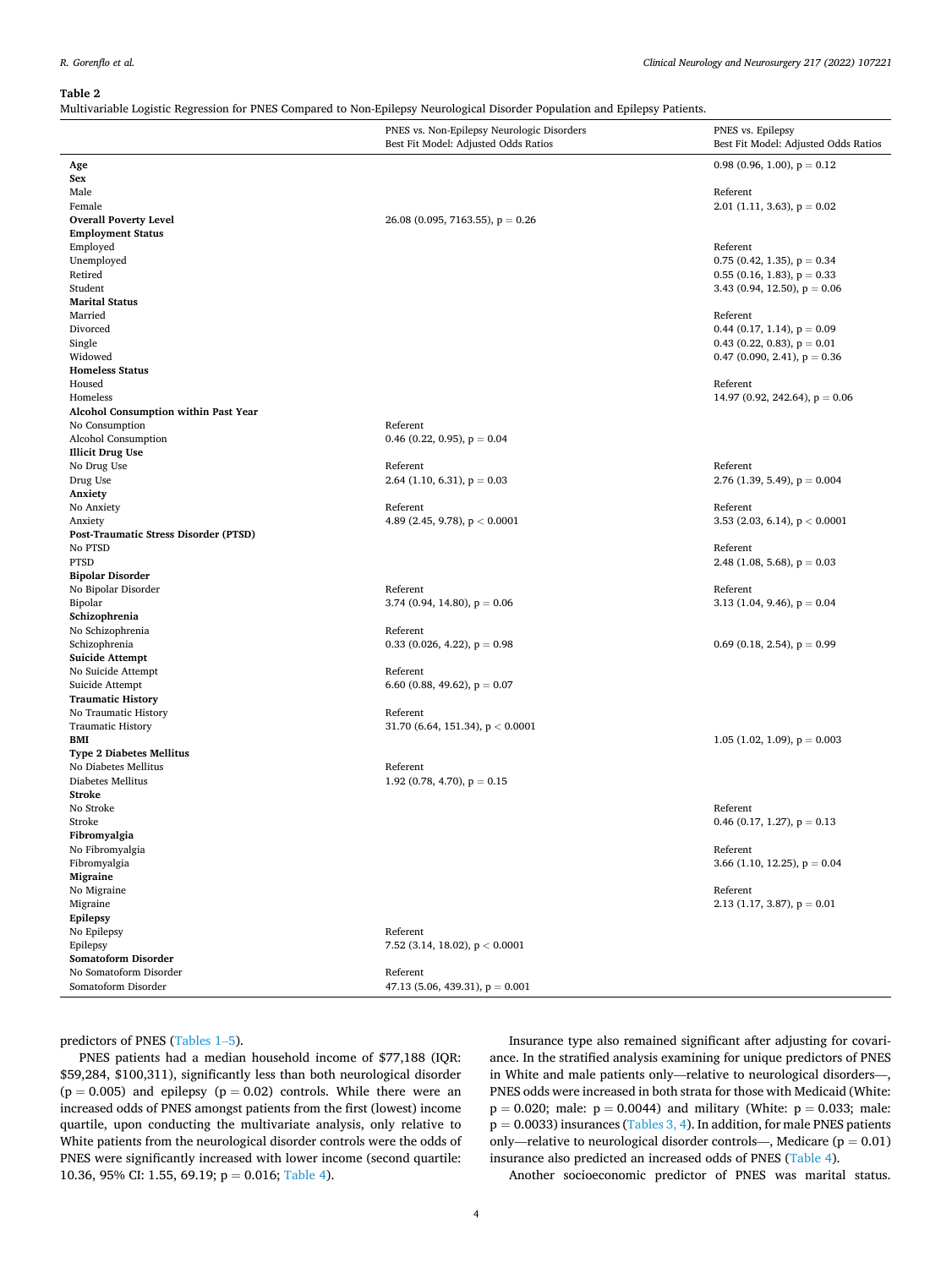<span id="page-4-0"></span>

| Females<br>Males<br>Females<br>Best Fit Model: Adjusted Odds<br>Best Fit Model: Adjusted Odds<br>Best Fit Model: Adjusted Odds<br>Ratios<br>Ratios<br>Ratios<br>Age<br>Insurance<br>Private<br>Referent<br>Medicaid<br>80.66 (3.94, 1650.84), $p = 0.004$<br>Medicare<br>180.01 (4.22, 7679.39), $p = 0.01$<br>Military<br>$18,818.41$ (26.68, 1.33 x10 <sup>7</sup> ),<br>$p = 0.003$<br><b>Employment Status</b><br>Referent<br>Employed<br>0.99 (0.50, 1.96), $p = 0.99$<br>Unemployed<br>Retired<br>0.26 (0.055, 1.26), $p = 0.09$<br>Student<br>4.84 (0.74, 31.43), $p = 0.10$<br><b>Marital Status</b><br>Married<br>Referent<br>0.20 (0.013, 3.06), $p = 0.25$<br>Divorced<br>Single<br>4.41 (0.43, 45.31), $p = 0.21$<br>Widowed<br>NA<br><b>Homeless Status</b><br>Housed<br>Referent<br>Homeless<br>0.086 (0.0015, 4.85), $p = 0.23$<br><b>Smoking Status</b><br>Never Smoker<br>Referent<br>Current/Former Smoker<br>0.13 (0.010, 1.71), $p = 0.12$<br><b>Alcohol Consumption within</b><br>Past Year<br>No Consumption<br>Referent<br>Alcohol Consumption<br>$0.32$ (0.13, 0.79), $p = 0.01$<br><b>Illicit Drug Use</b> | Males<br>Best Fit Model: Adjusted Odds<br>Ratios<br>0.96 (0.93, 1.00), $p = 0.04$<br>Referent<br>10.94 (0.51, 234.61), $p = 0.13$ |
|-------------------------------------------------------------------------------------------------------------------------------------------------------------------------------------------------------------------------------------------------------------------------------------------------------------------------------------------------------------------------------------------------------------------------------------------------------------------------------------------------------------------------------------------------------------------------------------------------------------------------------------------------------------------------------------------------------------------------------------------------------------------------------------------------------------------------------------------------------------------------------------------------------------------------------------------------------------------------------------------------------------------------------------------------------------------------------------------------------------------------------------|-----------------------------------------------------------------------------------------------------------------------------------|
|                                                                                                                                                                                                                                                                                                                                                                                                                                                                                                                                                                                                                                                                                                                                                                                                                                                                                                                                                                                                                                                                                                                                     |                                                                                                                                   |
|                                                                                                                                                                                                                                                                                                                                                                                                                                                                                                                                                                                                                                                                                                                                                                                                                                                                                                                                                                                                                                                                                                                                     |                                                                                                                                   |
|                                                                                                                                                                                                                                                                                                                                                                                                                                                                                                                                                                                                                                                                                                                                                                                                                                                                                                                                                                                                                                                                                                                                     |                                                                                                                                   |
|                                                                                                                                                                                                                                                                                                                                                                                                                                                                                                                                                                                                                                                                                                                                                                                                                                                                                                                                                                                                                                                                                                                                     |                                                                                                                                   |
|                                                                                                                                                                                                                                                                                                                                                                                                                                                                                                                                                                                                                                                                                                                                                                                                                                                                                                                                                                                                                                                                                                                                     |                                                                                                                                   |
|                                                                                                                                                                                                                                                                                                                                                                                                                                                                                                                                                                                                                                                                                                                                                                                                                                                                                                                                                                                                                                                                                                                                     |                                                                                                                                   |
|                                                                                                                                                                                                                                                                                                                                                                                                                                                                                                                                                                                                                                                                                                                                                                                                                                                                                                                                                                                                                                                                                                                                     |                                                                                                                                   |
|                                                                                                                                                                                                                                                                                                                                                                                                                                                                                                                                                                                                                                                                                                                                                                                                                                                                                                                                                                                                                                                                                                                                     |                                                                                                                                   |
|                                                                                                                                                                                                                                                                                                                                                                                                                                                                                                                                                                                                                                                                                                                                                                                                                                                                                                                                                                                                                                                                                                                                     |                                                                                                                                   |
|                                                                                                                                                                                                                                                                                                                                                                                                                                                                                                                                                                                                                                                                                                                                                                                                                                                                                                                                                                                                                                                                                                                                     |                                                                                                                                   |
|                                                                                                                                                                                                                                                                                                                                                                                                                                                                                                                                                                                                                                                                                                                                                                                                                                                                                                                                                                                                                                                                                                                                     |                                                                                                                                   |
|                                                                                                                                                                                                                                                                                                                                                                                                                                                                                                                                                                                                                                                                                                                                                                                                                                                                                                                                                                                                                                                                                                                                     |                                                                                                                                   |
|                                                                                                                                                                                                                                                                                                                                                                                                                                                                                                                                                                                                                                                                                                                                                                                                                                                                                                                                                                                                                                                                                                                                     |                                                                                                                                   |
|                                                                                                                                                                                                                                                                                                                                                                                                                                                                                                                                                                                                                                                                                                                                                                                                                                                                                                                                                                                                                                                                                                                                     |                                                                                                                                   |
|                                                                                                                                                                                                                                                                                                                                                                                                                                                                                                                                                                                                                                                                                                                                                                                                                                                                                                                                                                                                                                                                                                                                     |                                                                                                                                   |
|                                                                                                                                                                                                                                                                                                                                                                                                                                                                                                                                                                                                                                                                                                                                                                                                                                                                                                                                                                                                                                                                                                                                     |                                                                                                                                   |
|                                                                                                                                                                                                                                                                                                                                                                                                                                                                                                                                                                                                                                                                                                                                                                                                                                                                                                                                                                                                                                                                                                                                     |                                                                                                                                   |
|                                                                                                                                                                                                                                                                                                                                                                                                                                                                                                                                                                                                                                                                                                                                                                                                                                                                                                                                                                                                                                                                                                                                     |                                                                                                                                   |
|                                                                                                                                                                                                                                                                                                                                                                                                                                                                                                                                                                                                                                                                                                                                                                                                                                                                                                                                                                                                                                                                                                                                     |                                                                                                                                   |
|                                                                                                                                                                                                                                                                                                                                                                                                                                                                                                                                                                                                                                                                                                                                                                                                                                                                                                                                                                                                                                                                                                                                     |                                                                                                                                   |
|                                                                                                                                                                                                                                                                                                                                                                                                                                                                                                                                                                                                                                                                                                                                                                                                                                                                                                                                                                                                                                                                                                                                     |                                                                                                                                   |
|                                                                                                                                                                                                                                                                                                                                                                                                                                                                                                                                                                                                                                                                                                                                                                                                                                                                                                                                                                                                                                                                                                                                     |                                                                                                                                   |
|                                                                                                                                                                                                                                                                                                                                                                                                                                                                                                                                                                                                                                                                                                                                                                                                                                                                                                                                                                                                                                                                                                                                     |                                                                                                                                   |
|                                                                                                                                                                                                                                                                                                                                                                                                                                                                                                                                                                                                                                                                                                                                                                                                                                                                                                                                                                                                                                                                                                                                     |                                                                                                                                   |
|                                                                                                                                                                                                                                                                                                                                                                                                                                                                                                                                                                                                                                                                                                                                                                                                                                                                                                                                                                                                                                                                                                                                     |                                                                                                                                   |
|                                                                                                                                                                                                                                                                                                                                                                                                                                                                                                                                                                                                                                                                                                                                                                                                                                                                                                                                                                                                                                                                                                                                     |                                                                                                                                   |
|                                                                                                                                                                                                                                                                                                                                                                                                                                                                                                                                                                                                                                                                                                                                                                                                                                                                                                                                                                                                                                                                                                                                     |                                                                                                                                   |
|                                                                                                                                                                                                                                                                                                                                                                                                                                                                                                                                                                                                                                                                                                                                                                                                                                                                                                                                                                                                                                                                                                                                     |                                                                                                                                   |
| No Drug Use<br>Referent<br>Referent                                                                                                                                                                                                                                                                                                                                                                                                                                                                                                                                                                                                                                                                                                                                                                                                                                                                                                                                                                                                                                                                                                 | Referent                                                                                                                          |
| Drug Use<br>35.84 (2.35, 546.92), $p = 0.01$<br>3.14 (1.31, 7.54), $p = 0.01$                                                                                                                                                                                                                                                                                                                                                                                                                                                                                                                                                                                                                                                                                                                                                                                                                                                                                                                                                                                                                                                       | 2.31 (0.74, 7.15), $p = 0.15$                                                                                                     |
| Anxiety                                                                                                                                                                                                                                                                                                                                                                                                                                                                                                                                                                                                                                                                                                                                                                                                                                                                                                                                                                                                                                                                                                                             |                                                                                                                                   |
| No Anxiety<br>Referent<br>Referent<br>Referent                                                                                                                                                                                                                                                                                                                                                                                                                                                                                                                                                                                                                                                                                                                                                                                                                                                                                                                                                                                                                                                                                      | Referent                                                                                                                          |
| 2.83 (0.38, 21.18), $p = 0.31$<br>3.85 (1.98, 7.49), $p = 0.0001$<br>Anxiety                                                                                                                                                                                                                                                                                                                                                                                                                                                                                                                                                                                                                                                                                                                                                                                                                                                                                                                                                                                                                                                        |                                                                                                                                   |
| 6.07 (2.72, 13.53), $p < 0.0001$<br><b>Post-Traumatic Stress Disorder</b>                                                                                                                                                                                                                                                                                                                                                                                                                                                                                                                                                                                                                                                                                                                                                                                                                                                                                                                                                                                                                                                           | 3.16 (1.06, 9.44), $p = 0.04$                                                                                                     |
|                                                                                                                                                                                                                                                                                                                                                                                                                                                                                                                                                                                                                                                                                                                                                                                                                                                                                                                                                                                                                                                                                                                                     |                                                                                                                                   |
| (PTSD)                                                                                                                                                                                                                                                                                                                                                                                                                                                                                                                                                                                                                                                                                                                                                                                                                                                                                                                                                                                                                                                                                                                              |                                                                                                                                   |
| No PTSD                                                                                                                                                                                                                                                                                                                                                                                                                                                                                                                                                                                                                                                                                                                                                                                                                                                                                                                                                                                                                                                                                                                             | Referent                                                                                                                          |
| <b>PTSD</b>                                                                                                                                                                                                                                                                                                                                                                                                                                                                                                                                                                                                                                                                                                                                                                                                                                                                                                                                                                                                                                                                                                                         | 3.36 (0.68, 16.48), $p = 0.14$                                                                                                    |
| <b>Bipolar Disorder</b>                                                                                                                                                                                                                                                                                                                                                                                                                                                                                                                                                                                                                                                                                                                                                                                                                                                                                                                                                                                                                                                                                                             |                                                                                                                                   |
| No Bipolar Disorder<br>Referent                                                                                                                                                                                                                                                                                                                                                                                                                                                                                                                                                                                                                                                                                                                                                                                                                                                                                                                                                                                                                                                                                                     | Referent                                                                                                                          |
| Bipolar<br>227.14 (3.87, 13,340.25), $p = 0.01$                                                                                                                                                                                                                                                                                                                                                                                                                                                                                                                                                                                                                                                                                                                                                                                                                                                                                                                                                                                                                                                                                     | 6.02 (1.24, 29.24), $p = 0.03$                                                                                                    |
| Schizophrenia                                                                                                                                                                                                                                                                                                                                                                                                                                                                                                                                                                                                                                                                                                                                                                                                                                                                                                                                                                                                                                                                                                                       |                                                                                                                                   |
| No Schizophrenia                                                                                                                                                                                                                                                                                                                                                                                                                                                                                                                                                                                                                                                                                                                                                                                                                                                                                                                                                                                                                                                                                                                    | Referent                                                                                                                          |
| Schizophrenia                                                                                                                                                                                                                                                                                                                                                                                                                                                                                                                                                                                                                                                                                                                                                                                                                                                                                                                                                                                                                                                                                                                       | 0.43 (0.050, 3.68), $p = 0.99$                                                                                                    |
| <b>Suicide Attempt</b>                                                                                                                                                                                                                                                                                                                                                                                                                                                                                                                                                                                                                                                                                                                                                                                                                                                                                                                                                                                                                                                                                                              |                                                                                                                                   |
| No Suicide Attempt<br>Referent                                                                                                                                                                                                                                                                                                                                                                                                                                                                                                                                                                                                                                                                                                                                                                                                                                                                                                                                                                                                                                                                                                      |                                                                                                                                   |
| Suicide Attempt<br>6.38 (0.77, 52.60), $p = 0.09$                                                                                                                                                                                                                                                                                                                                                                                                                                                                                                                                                                                                                                                                                                                                                                                                                                                                                                                                                                                                                                                                                   |                                                                                                                                   |
| <b>Traumatic History</b>                                                                                                                                                                                                                                                                                                                                                                                                                                                                                                                                                                                                                                                                                                                                                                                                                                                                                                                                                                                                                                                                                                            |                                                                                                                                   |
| No Traumatic History<br>Referent<br>Referent                                                                                                                                                                                                                                                                                                                                                                                                                                                                                                                                                                                                                                                                                                                                                                                                                                                                                                                                                                                                                                                                                        |                                                                                                                                   |
| 97.68 (11.61, 821.56),<br>146.64 (1.57, 13,673.53), $p = 0.03$<br><b>Traumatic History</b>                                                                                                                                                                                                                                                                                                                                                                                                                                                                                                                                                                                                                                                                                                                                                                                                                                                                                                                                                                                                                                          |                                                                                                                                   |
| p < 0.0001                                                                                                                                                                                                                                                                                                                                                                                                                                                                                                                                                                                                                                                                                                                                                                                                                                                                                                                                                                                                                                                                                                                          |                                                                                                                                   |
| <b>BMI</b>                                                                                                                                                                                                                                                                                                                                                                                                                                                                                                                                                                                                                                                                                                                                                                                                                                                                                                                                                                                                                                                                                                                          | 1.06 (1.00, 1.11), $p = 0.05$                                                                                                     |
| <b>Type 2 Diabetes Mellitus</b>                                                                                                                                                                                                                                                                                                                                                                                                                                                                                                                                                                                                                                                                                                                                                                                                                                                                                                                                                                                                                                                                                                     |                                                                                                                                   |
| No Diabetes Mellitus<br>Referent                                                                                                                                                                                                                                                                                                                                                                                                                                                                                                                                                                                                                                                                                                                                                                                                                                                                                                                                                                                                                                                                                                    | Referent                                                                                                                          |
| Diabetes Mellitus<br>35.71 (1.21, 1057.82), $p = 0.04$                                                                                                                                                                                                                                                                                                                                                                                                                                                                                                                                                                                                                                                                                                                                                                                                                                                                                                                                                                                                                                                                              | 2.34 (0.61, 8.88), $p = 0.21$                                                                                                     |
| Hypertension                                                                                                                                                                                                                                                                                                                                                                                                                                                                                                                                                                                                                                                                                                                                                                                                                                                                                                                                                                                                                                                                                                                        |                                                                                                                                   |
| No Hypertension<br>Referent                                                                                                                                                                                                                                                                                                                                                                                                                                                                                                                                                                                                                                                                                                                                                                                                                                                                                                                                                                                                                                                                                                         |                                                                                                                                   |
| Hypertension<br>64.84 (2.81, 1494.75), $p = 0.01$                                                                                                                                                                                                                                                                                                                                                                                                                                                                                                                                                                                                                                                                                                                                                                                                                                                                                                                                                                                                                                                                                   |                                                                                                                                   |
| Stroke                                                                                                                                                                                                                                                                                                                                                                                                                                                                                                                                                                                                                                                                                                                                                                                                                                                                                                                                                                                                                                                                                                                              |                                                                                                                                   |
| No Stroke<br>Referent                                                                                                                                                                                                                                                                                                                                                                                                                                                                                                                                                                                                                                                                                                                                                                                                                                                                                                                                                                                                                                                                                                               |                                                                                                                                   |
| Stroke<br>0.093 (0.017, 0.50), $p = 0.01$                                                                                                                                                                                                                                                                                                                                                                                                                                                                                                                                                                                                                                                                                                                                                                                                                                                                                                                                                                                                                                                                                           |                                                                                                                                   |
| Traumatic Brain Injury (TBI)                                                                                                                                                                                                                                                                                                                                                                                                                                                                                                                                                                                                                                                                                                                                                                                                                                                                                                                                                                                                                                                                                                        |                                                                                                                                   |
| Referent<br>No TBI                                                                                                                                                                                                                                                                                                                                                                                                                                                                                                                                                                                                                                                                                                                                                                                                                                                                                                                                                                                                                                                                                                                  |                                                                                                                                   |
| TBI<br>2.18 (0.85, 5.55), $p = 0.10$                                                                                                                                                                                                                                                                                                                                                                                                                                                                                                                                                                                                                                                                                                                                                                                                                                                                                                                                                                                                                                                                                                |                                                                                                                                   |
| Migraine                                                                                                                                                                                                                                                                                                                                                                                                                                                                                                                                                                                                                                                                                                                                                                                                                                                                                                                                                                                                                                                                                                                            |                                                                                                                                   |
| Referent<br>Referent<br>No Migraine                                                                                                                                                                                                                                                                                                                                                                                                                                                                                                                                                                                                                                                                                                                                                                                                                                                                                                                                                                                                                                                                                                 |                                                                                                                                   |
| Migraine<br>0.29 (0.039, 2.21), $p = 0.23$<br>2.26 (1.14, 4.49), $p = 0.02$                                                                                                                                                                                                                                                                                                                                                                                                                                                                                                                                                                                                                                                                                                                                                                                                                                                                                                                                                                                                                                                         |                                                                                                                                   |
| Epilepsy                                                                                                                                                                                                                                                                                                                                                                                                                                                                                                                                                                                                                                                                                                                                                                                                                                                                                                                                                                                                                                                                                                                            |                                                                                                                                   |
| No Epilepsy<br>Referent<br>Referent                                                                                                                                                                                                                                                                                                                                                                                                                                                                                                                                                                                                                                                                                                                                                                                                                                                                                                                                                                                                                                                                                                 |                                                                                                                                   |
| Epilepsy<br>183.33 (3.25, 10,326.21), $p = 0.01$<br>5.62 (2.18, 14.45), $p = 0.0003$                                                                                                                                                                                                                                                                                                                                                                                                                                                                                                                                                                                                                                                                                                                                                                                                                                                                                                                                                                                                                                                |                                                                                                                                   |
| Somatoform Disorder                                                                                                                                                                                                                                                                                                                                                                                                                                                                                                                                                                                                                                                                                                                                                                                                                                                                                                                                                                                                                                                                                                                 |                                                                                                                                   |

No Somatoform Disorder Referent Referent Referent Referent Referent Referent Referent

(*continued on next page*)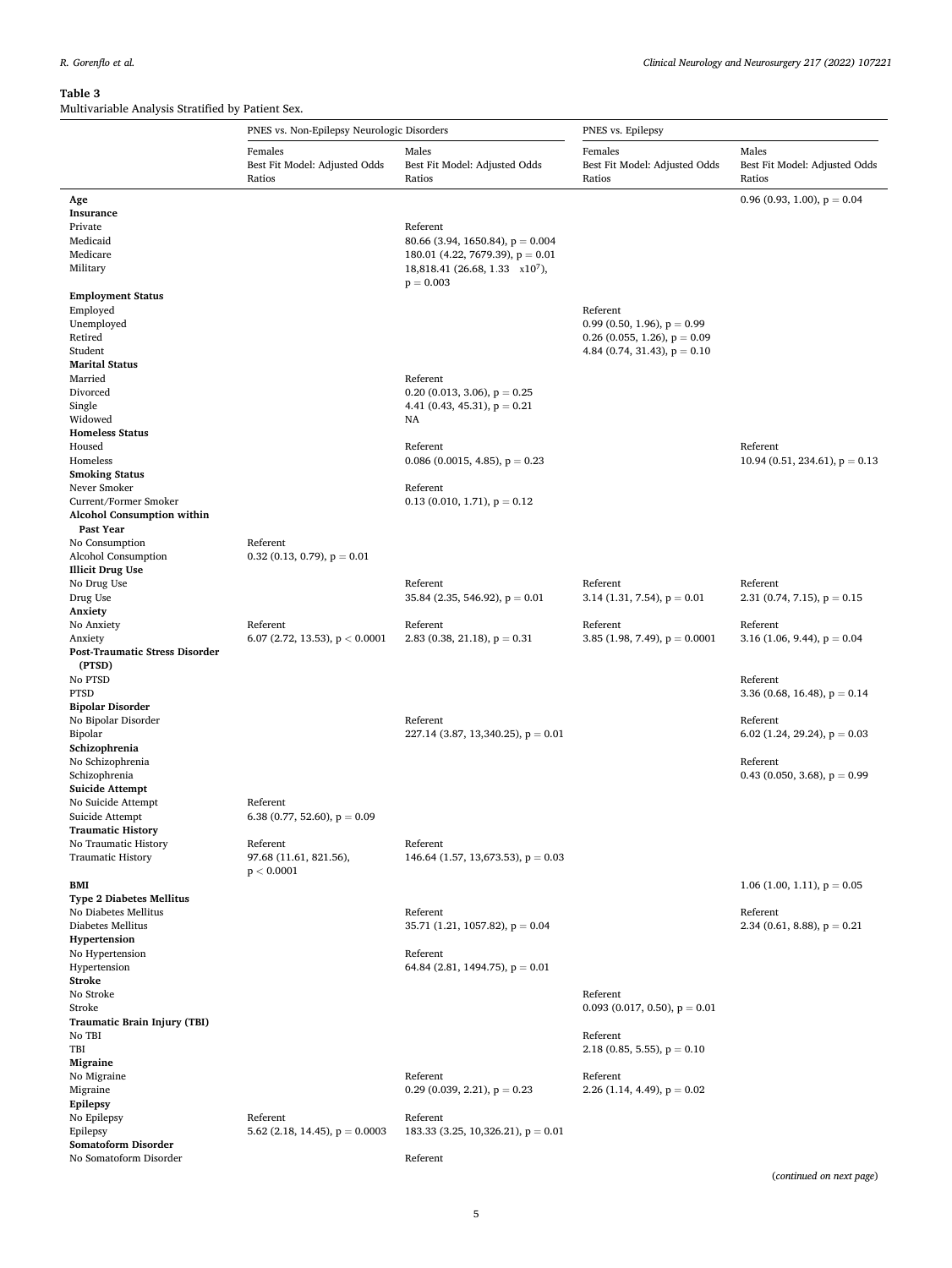#### **Table 3** (*continued* )

|                                                                               | PNES vs. Non-Epilepsy Neurologic Disorders         |                                                  | PNES vs. Epilepsy                                  |                                                  |  |  |
|-------------------------------------------------------------------------------|----------------------------------------------------|--------------------------------------------------|----------------------------------------------------|--------------------------------------------------|--|--|
|                                                                               | Females<br>Best Fit Model: Adjusted Odds<br>Ratios | Males<br>Best Fit Model: Adjusted Odds<br>Ratios | Females<br>Best Fit Model: Adjusted Odds<br>Ratios | Males<br>Best Fit Model: Adjusted Odds<br>Ratios |  |  |
| Somatoform Disorder<br><b>Chronic Pain</b><br>No Chronic Pain<br>Chronic Pain |                                                    | 412.52 (3.27, 52,037.73), $p = 0.02$             | Referent<br>2.96 (1.20, 7.34), $p = 0.02$          |                                                  |  |  |

Independent of the other covariates, where being single predicted a reduced odds (0.43, 95% CI: 0.22, 0.83;  $p = 0.012$ ) of PNES, relative to epilepsy controls ([Table 2\)](#page-3-0).

#### *3.3. Substance use*

After adjusting the odds, illicit drug use and alcohol consumption also remained statistically significant predictors of PNES [\(Table 2](#page-3-0)). Compared to neurological disorder  $(2.64, 95\% \text{ CI: } 1.10, 6.31; \text{p} = 0.03)$ and epilepsy (2.76, 95%: 1.39, 5.49;  $p = 0.004$ ) controls, illicit drug use independently increased odds of PNES. When examining the strata of male and NHPI patients with PNES—relative to neurological disorder controls—, as well as female PNES patients—relative to epilepsy controls—, illicit drug use continued to remain a significant covariate increasing odds of PNES ([Tables 3, 4\)](#page-4-0). In contrast, alcohol consumption was found to reduce odds of PNES (0.46, 95% CI: 0.22, 0.95;  $p = 0.036$ ) relative to neurological disorder controls, with the trend persisting amongst the female ( $p = 0.014$ ) and White ( $p = 0.0010$ ) PNES strata ([Tables 3, 4](#page-4-0)).

#### *3.4. Psychiatric comorbidities*

Several psychiatric comorbidities were also found to independently predict PNES, including: anxiety, post-traumatic stress disorder (PTSD), bipolar disorder, traumatic history, and somatoform disorder ([Tables 2](#page-3-0)–5). Relative to both neurological disorder and epilepsy controls, odds of anxiety were increased in PNES patients by a factor of 4.89 (95% CI: 2.45, 9.78; p *<* 0.0001) and 3.53 (95% CI: 2.03, 6.14; p *<* 0.0001), respectively. The association with anxiety remained pronounced within the PNES female, White, and NPHI strata—relative to general neurological disorder control—, as well as PNES male and Asian strata—relative epilepsy controls. For PTSD, odds were greater amongst PNES patients relative to epilepsy  $(2.48, 95\% \text{ CI: } 1.08, 5.68; p = 0.03)$ controls, with stratification exhibiting the trend persisting for NHPI patients. There was likewise a 3.13 (95% CI: 1.04, 9.46;  $p = 0.04$ ) fold increased odds of bipolar disorder amongst PNES patients, relative to epilepsy controls; with the trend present in the male (relative to both control sets) and White (relative to epilepsy controls) strata. Regarding traumatic history, odds were 31.70 (95% CI: 6.64, 151.34; p *<* 0.0001) fold greater amongst PNES patients relative to neurological disorder controls; specifically, the male and female strata exhibited increased odds. Finally, compared to neurological disorder controls, for somatoform disorder, odds were increased amongst PNES patients by 22.09 (95% CI: 2.79, 175.06;  $p = 0.03$ ) fold, with association persisting in the male PNES strata.

#### *3.5. Medical/biological comorbidities*

Of the biological variables examined, twelve exhibited associations with PNES in univariate analysis, yet ten remained independently significant in the multivariable analysis [\(Tables 2](#page-3-0)–5). Concomitant diagnosis of epilepsy was present in 27.7% of the PNES cohort. Relative to neurological disorder controls, PNES patients exhibited increased odds of epilepsy (7.52, 95% CI: 3.14, 18.02; p *<* 0.0001), with the trend persistent amongst the female, male, and NHPI strata.

Relative to epilepsy controls, a higher BMI was more predictive of PNES ( $p = 0.003$ )—with the trend observed amongst the male and NHPI strata. Amongst male PNES patients exclusively, hypertension (64.84, 95% CI: 2.81, 1494.75;  $p = 0.01$ ) and diabetes mellitus type 2 (35.71, 95% CI: 1.21, 1057.82;  $p = 0.04$ ) both independently increased odds of PNES, relative to neurological disorder controls ([Table 3\)](#page-4-0). Meanwhile, only among Asian PNES patients, thyroid disease was found to independently be associated with increased odds (74.87, 95% CI: 1.63, 3440.54;  $p = 0.03$ ) of PNES, relative to epilepsy controls ([Table 5](#page-7-0)). Amongst White and NHPI PNES patients, traumatic brain injury (3.06, 95%: 1.09, 8.57;  $p = 0.03$  independently increased odds of PNES. relative to epilepsy controls [\(Table 5\)](#page-7-0). For female PNES patients, chronic pain (2.96, 95% CI: 1.20, 7.34;  $p = 0.02$ ) was associated with increased odds of PNES, relative to epilepsy controls ([Table 3](#page-4-0)). Finally, fibromyalgia (3.66, 95% CI: 1.10, 12.25;  $p = 0.04$ ) and migraines (2.13, 95% CI: 1.17, 3.87;  $p = 0.01$ ) were also associated with increased odds of PNES—relative to epilepsy; on stratification, only female and Asian PNES strata exhibited the association with migraines.

Unlike the other comorbidities, there was reduced odds of stroke history (0.093, 95% CI: 0.017, 0.50;  $p = 0.01$ ) amongst PNES patients, relative to epilepsy controls.

# **4. Discussion**

By examining PNES stratified by sex and race, several unique trends and associations were identified, indicating the etiology of PNES may be reliant on a patient's sociodemographic background. Our investigation also validated prior recognized associations with PNES, but further identified some of these associations were linked only to specific demographic strata.

The younger age of PNES patients was consistent with prior findings of PNES being prevalent in the 20–30 s, indicating age of convulsion onset may aid in differentiating PNES from epilepsy—however, after race stratification, only amongst Whites was a younger age associated with PNES [31-[33\]](#page-12-0). Meanwhile, despite the association between female sex and PNES being reaffirmed in our investigation's overall cohort, the trend only persisted amongst NHPIs and Asians [\[34](#page-12-0)–37]. Such an association may arise secondary to NHPI and Asian females experiencing greater psychosocial stressors than their White counterparts [\[38\].](#page-12-0) For race, that odds of PNES amongst NHPIs were increased, while reduced for Asians [\[15\].](#page-11-0) Increased odds amongst NHPI may arise secondary to NHPI experiencing greater social alienation and discrimination, as well as experiencing lower social status relative to other racial groups, therefore predisposing the population to greater psycho-socioeconomic stressors [39–[41\].](#page-12-0)

#### *4.1. Socioeconomic variables*

Through analyzing a collection of socioeconomic variables, PNES was found to associate with poverty, confirming prior observations in the literature [\[42,43\]](#page-12-0). For women and NHPI in particular, PNES patients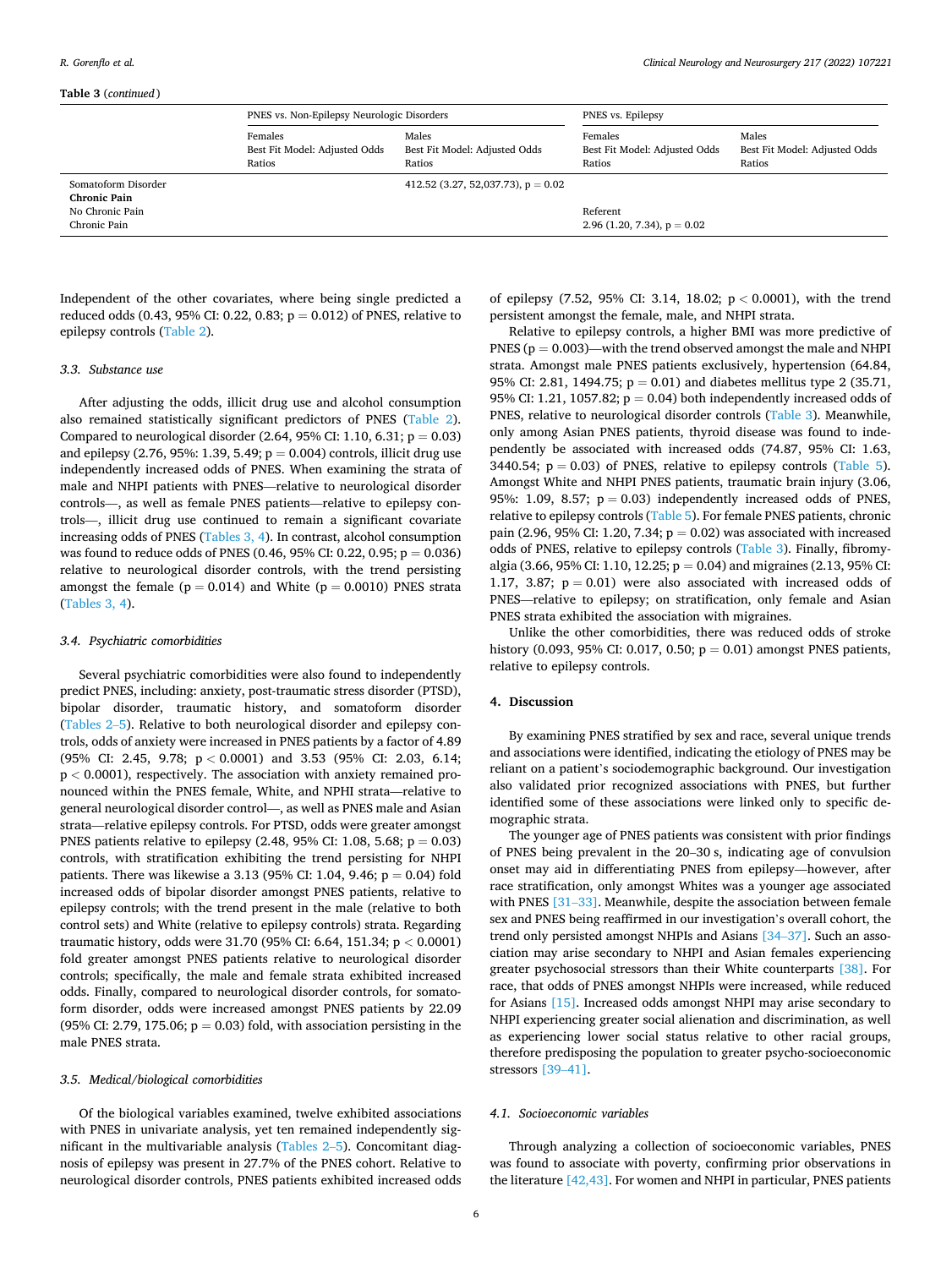<span id="page-6-0"></span>Race stratified univariate and multivariable logistic regression for PNES compared to general neurological disorder population comorbidities. No variables were found statistically significant in the multivariable analysis for Asian patients.

|                                                                        | PNES vs. Non-Epilepsy Neurologic Disorders |                                        |
|------------------------------------------------------------------------|--------------------------------------------|----------------------------------------|
|                                                                        | White                                      | <b>NHPI</b>                            |
|                                                                        | Best Fit Model: Adjusted Odds Ratios       | Best Fit Model: Adjusted Odds Ratios   |
| <b>Overall Poverty Level</b>                                           |                                            | 7.27 (0.00, 3.94 $x10^7$ ), p = 0.07   |
| <b>Income Quartiles</b>                                                |                                            |                                        |
| Third Quartile (Middle Class)                                          | Referent                                   | Referent                               |
| First Quartile                                                         | 1.89 (0.57, 6.19), $p = 0.30$              | 1.15 (0.19, 6.89), $p = 0.40$          |
| Second Quartile                                                        | 10.36 (1.55, 69.19), $p = 0.02$            | $0.87$ (0.046, 16.47), $p = 0.13$      |
| Fourth Quartile                                                        | 0.72 (0.031, 16.68), $p = 0.99$            | 5.67 (0.00, 2.59 $x10^6$ ), $p = 1.00$ |
| Insurance                                                              |                                            |                                        |
| Private                                                                | Referent                                   |                                        |
| Medicaid                                                               | 4.34 (1.26, 14.92), $p = 0.02$             |                                        |
| Medicare                                                               | 2.57 (0.40, 16.73), $p = 0.32$             |                                        |
| Military                                                               | 6.54 (1.16, 36.90), $p = 0.03$             |                                        |
| <b>Employment Status</b>                                               |                                            |                                        |
| Employed                                                               | Referent                                   | Referent                               |
| Unemployed                                                             | 0.41 (0.12, 1.42), $p = 0.16$              | $0.77$ (0.26, 2.23), $p = 0.53$        |
| Retired                                                                | 0.56 (0.073, 4.30), $p = 0.58$             | 1.48 (0.031, 71.39), $p = 0.61$        |
| Student                                                                | 0.22 (0.032, 1.55), $p = 0.13$             | 0.47 (0.055, 4.11), $p = 0.08$         |
| <b>Marital Status</b>                                                  |                                            |                                        |
| Married                                                                |                                            | Referent                               |
| Divorced                                                               |                                            | 1.09 (0.24, 4.97), $p = 1.00$          |
| Single                                                                 |                                            | 1.46 (0.44, 4.86), $p = 0.07$          |
| Widowed                                                                |                                            | 1.45 (0.077, 27.26), $p = 0.12$        |
| Alcohol Consumption within Past Year                                   |                                            |                                        |
| No Consumption                                                         | Referent                                   |                                        |
| Alcohol Consumption                                                    | 0.11 (0.030, 0.41), $p = 0.001$            |                                        |
| <b>Illicit Drug Use</b>                                                |                                            |                                        |
| No Drug Use                                                            |                                            | Referent                               |
| Drug Use                                                               |                                            | 3.62 (0.39, 33.81), $p = 0.04$         |
| Anxiety                                                                |                                            |                                        |
| No Anxiety                                                             | Referent                                   | Referent                               |
| Anxiety                                                                | 10.21 (3.05, 34.17), $p = 0.0002$          | 2.85 (0.66, 12.30), $p = 0.03$         |
| Depression or Dysthymic Disorder                                       |                                            |                                        |
| No Depression/Dysthymic Disorder                                       |                                            | Referent                               |
| Depression/Dysthymic Disorder<br>Post-Traumatic Stress Disorder (PTSD) |                                            | 0.61 (0.16, 2.31), $p = 0.46$          |
| No PTSD                                                                |                                            | Referent                               |
| <b>PTSD</b>                                                            |                                            | 16.53 (0.015, 18,808.37), $p = 0.07$   |
| <b>Bipolar Disorder</b>                                                |                                            |                                        |
| No Bipolar Disorder                                                    | Referent                                   |                                        |
| Bipolar                                                                | 5.86 (0.68, 50.73), $p = 0.11$             |                                        |
| <b>Suicide Attempt</b>                                                 |                                            |                                        |
| No Suicide Attempt                                                     |                                            | Referent                               |
| Suicide Attempt                                                        |                                            | 1.51 (0.068, 33.81), $p = 0.08$        |
| <b>Traumatic History</b>                                               |                                            |                                        |
| No Traumatic History                                                   |                                            | Referent                               |
| <b>Traumatic History</b>                                               |                                            | 17.88 (0.0082, 39,180.15), $p = 0.34$  |
| <b>Family History of Psychiatric History</b>                           |                                            |                                        |
| No Family History                                                      |                                            | Referent                               |
| <b>Family History</b>                                                  |                                            | 1.94 (0.032, 118.50), $p = 0.18$       |
| BMI                                                                    |                                            | 1.02 (0.96, 1.08), $p = 0.24$          |
| Fibromyalgia                                                           |                                            |                                        |
| No Fibromyalgia                                                        | Referent                                   |                                        |
| Fibromyalgia                                                           | 7.68 (0.39, 151.23), $p = 0.18$            |                                        |
| Traumatic Brain Injury (TBI)                                           |                                            | Referent                               |
| No TBI<br>TBI                                                          | Referent<br>2.58 (0.52, 12.70), $p = 0.24$ |                                        |
| <b>GERD</b>                                                            |                                            | 1.15 (0.21, 6.34), $p = 0.13$          |
| No GERD                                                                |                                            | Referent                               |
| <b>GERD</b>                                                            |                                            | 2.64 (0.047, 149.79), $p = 0.60$       |
| Epilepsy                                                               |                                            |                                        |
| No Epilepsy                                                            |                                            | Referent                               |
| Epilepsy                                                               |                                            | 1.90 (0.29, 12.39), $p = 0.02$         |
| Somatoform Disorder                                                    |                                            |                                        |
| No Somatoform Disorder                                                 |                                            | Referent                               |
| Somatoform Disorder                                                    |                                            | 2.71 (0.041, 179.52), $p = 0.08$       |

were from lower income households (i.e., first income quartile) and more likely to come from suburban regions (areas with the greatest number of poor Americans) [\[44\].](#page-12-0) The markers of poverty associated with male PNES patients differed, in that homelessness and being a Medicaid beneficiary were associated instead. Overall, these findings allude to the possibility that socioeconomic stresses could contribute to the development of PNES, whereby the traumas and comorbidities associated with poverty serve as the etiology.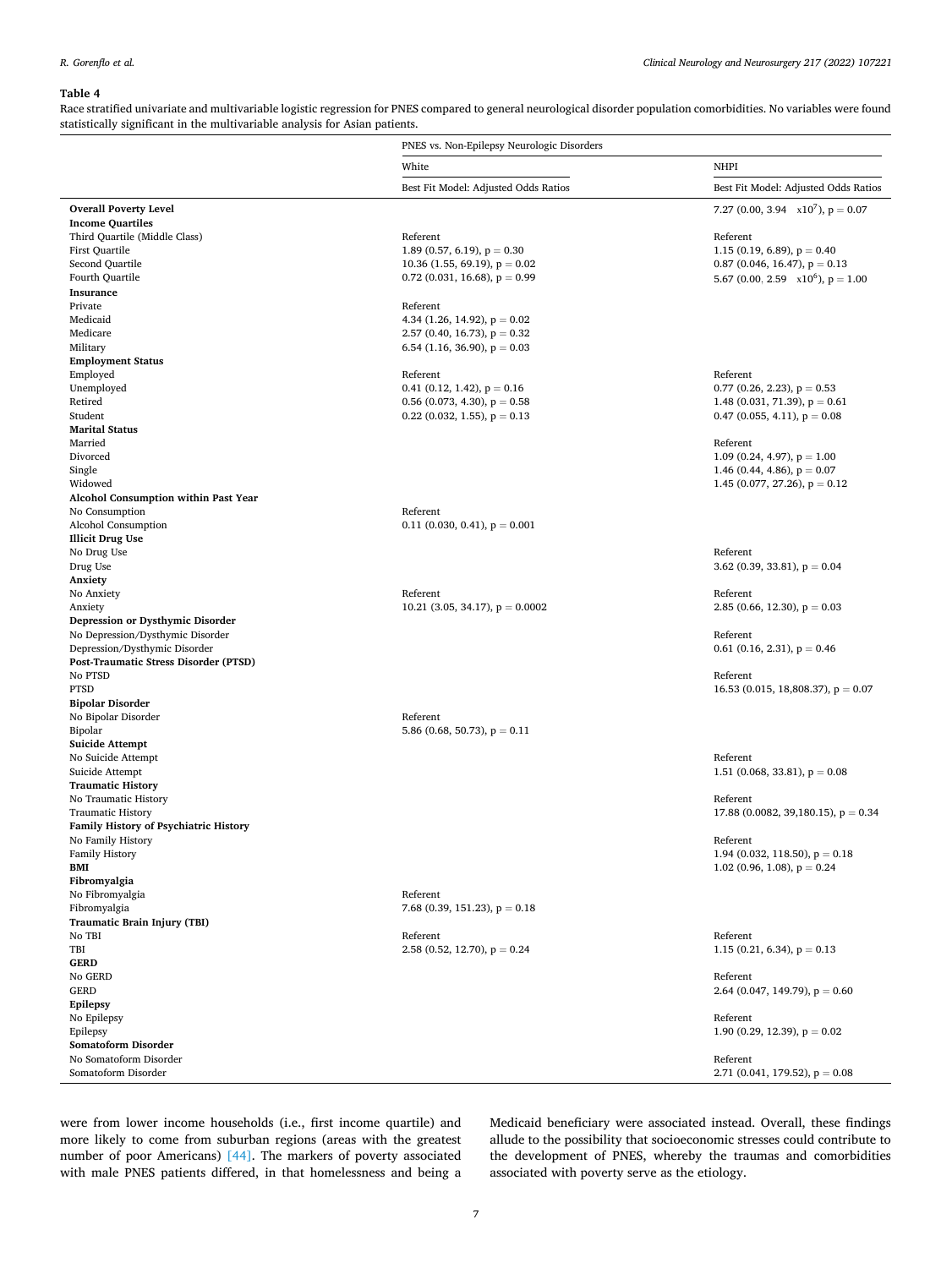<span id="page-7-0"></span>Race stratified univariate and multivariable logistic regression for PNES compared to epilepsy patients.

|                                                               | PNES vs. Epilepsy                                |                                                        |                                                                         |
|---------------------------------------------------------------|--------------------------------------------------|--------------------------------------------------------|-------------------------------------------------------------------------|
|                                                               | White<br>Best Fit Model: Adjusted Odds<br>Ratios | <b>NHPI</b><br>Best Fit Model: Adjusted Odds<br>Ratios | Asian<br>Best Fit Model: Adjusted Odds<br>Ratios                        |
| Age                                                           | 0.98 (0.95, 1.01), $p = 0.21$                    |                                                        |                                                                         |
| Sex                                                           |                                                  |                                                        |                                                                         |
| Male<br>Female                                                |                                                  | Referent<br>3.25 (1.03, 10.22), $p = 0.04$             | Referent<br>2.54 (0.34, 18.96), $p = 0.36$                              |
| Geographic Origin                                             |                                                  |                                                        |                                                                         |
| Urban                                                         |                                                  |                                                        | Referent                                                                |
| Suburban                                                      |                                                  |                                                        | 14.32 (0.63, 324.32), $p = 0.09$                                        |
| Rural                                                         |                                                  |                                                        | 1.19 (0.0083, 171.), $p = 1.00$                                         |
| <b>Income Quartiles</b>                                       |                                                  |                                                        |                                                                         |
| Third Quartile (Middle Class)<br><b>First Quartile</b>        |                                                  |                                                        | Referent                                                                |
| Second Quartile                                               |                                                  |                                                        | 0.040 (0.0016, 1.00), $p = 0.05$<br>0.0079 (0.000050, 1.25), $p = 0.06$ |
| Fourth Quartile                                               |                                                  |                                                        | 0.091 (0.0013, 6.15), $p = 0.26$                                        |
| <b>Employment Status</b>                                      |                                                  |                                                        |                                                                         |
| Employed                                                      | Referent                                         |                                                        |                                                                         |
| Unemployed                                                    | 0.45 (0.19, 1.11), $p = 0.08$                    |                                                        |                                                                         |
| Retired                                                       | $0.55$ (0.11, 2.85), $p = 0.48$                  |                                                        |                                                                         |
| Student<br><b>Marital Status</b>                              | 4.28 (0.37, 49.56), $p = 0.24$                   |                                                        |                                                                         |
| Married                                                       |                                                  |                                                        | Referent                                                                |
| Divorced                                                      |                                                  |                                                        | 0.098 (0.0044, 2.21), $p = 0.14$                                        |
| Single                                                        |                                                  |                                                        | $0.88$ (0.13, 5.97), $p = 0.90$                                         |
| Widowed                                                       |                                                  |                                                        | 0.57 (0.073, 4.38), $p = 0.99$                                          |
| <b>Illicit Drug Use</b>                                       |                                                  |                                                        |                                                                         |
| No Drug Use                                                   |                                                  | Referent                                               |                                                                         |
| Drug Use<br>Anxiety                                           |                                                  | 2.84 (0.94, 8.58), $p = 0.07$                          |                                                                         |
| No Anxiety                                                    | Referent                                         | Referent                                               | Referent                                                                |
| Anxiety                                                       | 4.25 (1.77, 10.20), $p = 0.001$                  | 4.62 (1.68, 12.66), $p = 0.003$                        | 8.43 (1.19, 59.66), $p = 0.03$                                          |
| Post-Traumatic Stress Disorder (PTSD)                         |                                                  |                                                        |                                                                         |
| No PTSD                                                       |                                                  | Referent                                               |                                                                         |
| <b>PTSD</b>                                                   |                                                  | 5.17 (1.59, 16.81), $p = 0.006$                        |                                                                         |
| <b>Bipolar Disorder</b><br>No Bipolar Disorder                | Referent                                         |                                                        |                                                                         |
| Bipolar                                                       | 5.96 (1.38, 25.76), $p = 0.02$                   |                                                        |                                                                         |
| BMI                                                           |                                                  | 1.09 (1.03, 1.15), $p = 0.002$                         |                                                                         |
| Hypertension                                                  |                                                  |                                                        |                                                                         |
| No Hypertension                                               | Referent                                         |                                                        |                                                                         |
| Hypertension                                                  | $0.55$ (0.19, 1.56), $p = 0.26$                  |                                                        |                                                                         |
| Coronary Artery Disease or Myocardial Infarction (CAD/<br>MI) |                                                  |                                                        |                                                                         |
| No CAD/MI                                                     |                                                  |                                                        | Referent                                                                |
| CAD/MI                                                        |                                                  |                                                        | 33.56 (0.95, 1185.28), $p = 0.05$                                       |
| <b>Stroke</b>                                                 |                                                  |                                                        |                                                                         |
| No Stroke                                                     | Referent                                         |                                                        |                                                                         |
| Stroke                                                        | 0.21 (0.024, 1.85), $p = 0.16$                   |                                                        |                                                                         |
| <b>Thyroid Disease</b><br>No Thyroid Disease                  |                                                  |                                                        | Referent                                                                |
| Thyroid Disease                                               |                                                  |                                                        | 74.87 (1.63, 3440.54), $p = 0.03$                                       |
| Traumatic Brain Injury (TBI)                                  |                                                  |                                                        |                                                                         |
| No TBI                                                        | Referent                                         | Referent                                               |                                                                         |
| TBI                                                           | 3.06 (1.09, 8.57), $p = 0.03$                    | 6.22 (1.34, 28.94), $p = 0.02$                         |                                                                         |
| Migraine                                                      |                                                  |                                                        |                                                                         |
| No Migraine<br>Migraine                                       |                                                  | Referent<br>2.59 (0.90, 7.45), $p = 0.08$              | Referent<br>31.93 (3.24, 315.00), $p = 0.003$                           |
| <b>Chronic Pain</b>                                           |                                                  |                                                        |                                                                         |
| No Chronic Pain                                               |                                                  | Referent                                               |                                                                         |
| Chronic Pain                                                  |                                                  | 2.94 (0.82, 10.61), $p = 0.10$                         |                                                                         |

# *4.2. Substance use*

As recognized in the literature, drug use among PNES patients was higher, including for marijuana, opioids/narcotics, and polysubstance abuse; while unrecognized prior, tobacco smoking was associated with PNES within our cohort [\[45\].](#page-12-0) PNES has been described as a learned pattern of avoidant behavior for dealing with stressors, therefore substance use may reflect another avenue for coping with the comorbid stressors triggering PNES [\[46\].](#page-12-0) On the contrary, alcohol use was found at reduced odds in our PNES patients; such may be secondary to the recognition of alcohol reducing the seizure threshold, and therefore PNES patients—who are often comorbid with epilepsy—being actively discouraged to consume alcohol [\[47\]](#page-12-0).

#### *4.3. Psychiatric comorbidities*

The recognition of the large burden of psychiatric comorbidities in PNES patients was consistent with our study, in that 74.3% of PNES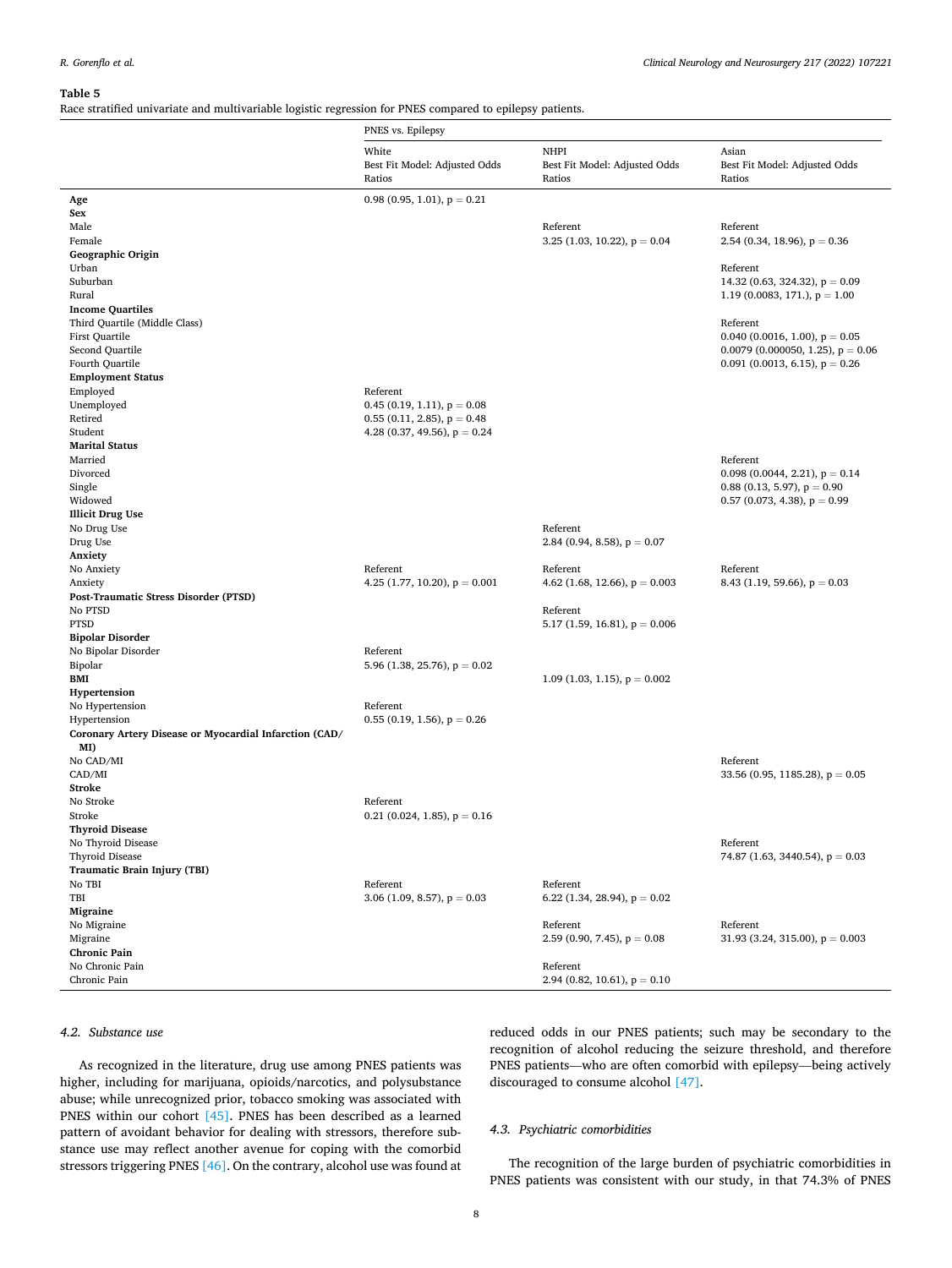$\circ$ 

<span id="page-8-0"></span>Summary of Variables Associated with PNES Compared to the Patients with General Neurological Disorders and Epilepsy. Data presents all associations with PNES from univariate analyses, including variables that potentially covary. 

| PNES Odds Increased                 |              |                          |              |              |              |          |              |          |              |          |              |          |
|-------------------------------------|--------------|--------------------------|--------------|--------------|--------------|----------|--------------|----------|--------------|----------|--------------|----------|
|                                     | Relative to  | Relative to              | Female       | Female       | Male         | Male     | White        | White    | <b>NHPI</b>  | NHPI     | Asian        | Asian    |
|                                     | Neurological | Epilepsy                 | Neurological | Epilepsy     | Neurological | Epilepsy | Neurological | Epilepsy | Neurological | Epilepsy | Neurological | Epilepsy |
|                                     | Disorders    |                          | Disorders    |              | Disorders    |          | Disorders    |          | Disorders    |          | Disorders    |          |
| Younger Age                         | ✓            | ✓                        |              | $\checkmark$ |              | ✓        |              | ✓        |              |          |              |          |
| Female                              | ✓            | ✓                        |              |              |              |          |              |          |              | ✓        |              | ℐ        |
| Native Hawaiian or<br>Other Pacific | ✓            |                          |              |              |              |          |              |          |              |          |              |          |
| Islander                            |              |                          |              |              |              |          |              |          |              |          |              |          |
| Lower Population                    |              | J                        |              | J            |              |          |              |          |              |          |              |          |
| Density                             |              |                          |              |              |              |          |              |          |              |          |              |          |
| Suburban                            | ✓            | ✓                        | √            |              |              |          |              |          |              | ✓        |              |          |
| Lower Household                     | $\checkmark$ |                          | ✓            | $\checkmark$ |              |          |              |          |              |          |              |          |
| Income                              |              |                          |              |              |              |          |              |          |              |          |              |          |
| First Income Quartile               | $\checkmark$ | ✓                        | ✓            | $\checkmark$ |              |          |              |          | ✓            |          |              |          |
| Medicaid Insurance                  | $\checkmark$ |                          |              |              |              |          |              |          |              |          |              |          |
| Military Insurance                  |              |                          |              |              |              |          |              |          |              |          |              |          |
| Employed                            |              | ✓                        |              |              |              |          |              |          |              |          |              |          |
| Homeless                            | ✓            | ✓                        |              |              |              | J        |              |          |              |          |              |          |
| Current/Former                      | $\checkmark$ |                          |              |              |              |          |              |          |              |          |              |          |
| Smoker                              |              |                          |              |              |              |          |              |          |              |          |              |          |
| Illicit Drug Use                    | ✓            | ✓                        |              | ✓            | ✓            |          |              |          |              | ✓        |              |          |
| Marijuana                           | J            |                          |              |              |              |          |              |          |              |          |              |          |
| Opioids/Narcotics                   | ✓            |                          |              |              |              |          |              |          |              |          |              |          |
| Polysubstance Abuse                 | √            |                          |              |              |              |          |              |          |              |          |              |          |
| Anxiety                             | ℐ            |                          |              | ✓            | ✓            |          | √            | ✓        |              |          |              |          |
| Depression or                       | ✓            | ✓                        | ✓            | $\checkmark$ |              |          | ✓            | ✓        |              | J        |              |          |
| Dysthymic Disorder                  | $\checkmark$ | ✓                        | ✓            | $\checkmark$ | ✓            |          | ✓            |          | ℐ            | ℐ        |              |          |
| Post-Traumatic Stress<br>Disorder   |              |                          |              |              |              |          |              | ✓        |              |          |              |          |
| ADHD                                |              | ✓                        |              |              |              |          |              | ✓        |              |          |              |          |
| <b>Bipolar Disorder</b>             | ✓            | $\overline{\mathcal{L}}$ |              |              |              |          | ✓            | ✓        |              |          |              |          |
| <b>Traumatic History</b>            | $\checkmark$ |                          | ✓            |              |              |          |              |          |              |          |              |          |
| <b>Great BMI</b>                    |              |                          |              | ✓            |              | ✓        |              |          |              | ✓        |              |          |
| Obesity Class 3                     | ✓            | ✓                        |              |              |              |          |              |          |              |          |              |          |
| Traumatic Brain                     | ✓            | J                        |              | ✓            |              |          |              | ✓        |              |          |              |          |
| Injury                              |              |                          |              |              |              |          |              |          |              |          |              |          |
| Epilepsy                            | ✓            |                          | ✓            |              |              |          | ✓            |          |              |          |              |          |
| Somatoform Disorder                 | ✓            |                          |              |              |              |          |              |          |              |          |              |          |
| Asthma                              |              |                          |              |              |              |          |              |          |              |          |              |          |
| Migraine                            |              | ✓                        |              | $\checkmark$ |              |          |              |          |              | ✓        |              |          |
| Chronic Pain                        |              | ✓                        |              | $\checkmark$ |              |          |              |          |              |          |              |          |
| Type 2 Diabetes                     |              |                          |              |              |              |          |              |          |              |          |              |          |
| Mellitus                            |              |                          |              |              |              |          |              |          |              |          |              |          |
| Hypertension                        |              |                          |              |              |              |          |              |          |              |          |              |          |
| GERD                                |              |                          |              | $\checkmark$ |              |          |              |          |              |          |              |          |
| Thyroid Disease                     |              |                          |              |              |              |          |              |          |              |          |              | ✓        |
| PNES Odds Reduced                   |              |                          |              |              |              |          |              |          |              |          |              |          |
|                                     | Relative to  | Relative to              | Female       | Female       | Male         | Male     | White        | White    | <b>NHPI</b>  | NHPI     | Asian        | Asian    |
|                                     | Neurological | Epilepsy                 | Neurological | Epilepsy     | Neurological | Epilepsy | Neurological | Epilepsy | Neurological | Epilepsy | Neurological | Epilepsy |
|                                     | Disorders    |                          | Disorders    |              | Disorders    |          | Disorders    |          | Disorders    |          | Disorders    |          |
| Asian                               | ✓            |                          |              |              |              |          |              |          |              |          |              |          |
| Urban                               | ✓            | ✓                        |              |              |              |          |              |          |              |          |              |          |

(*continued on next page*)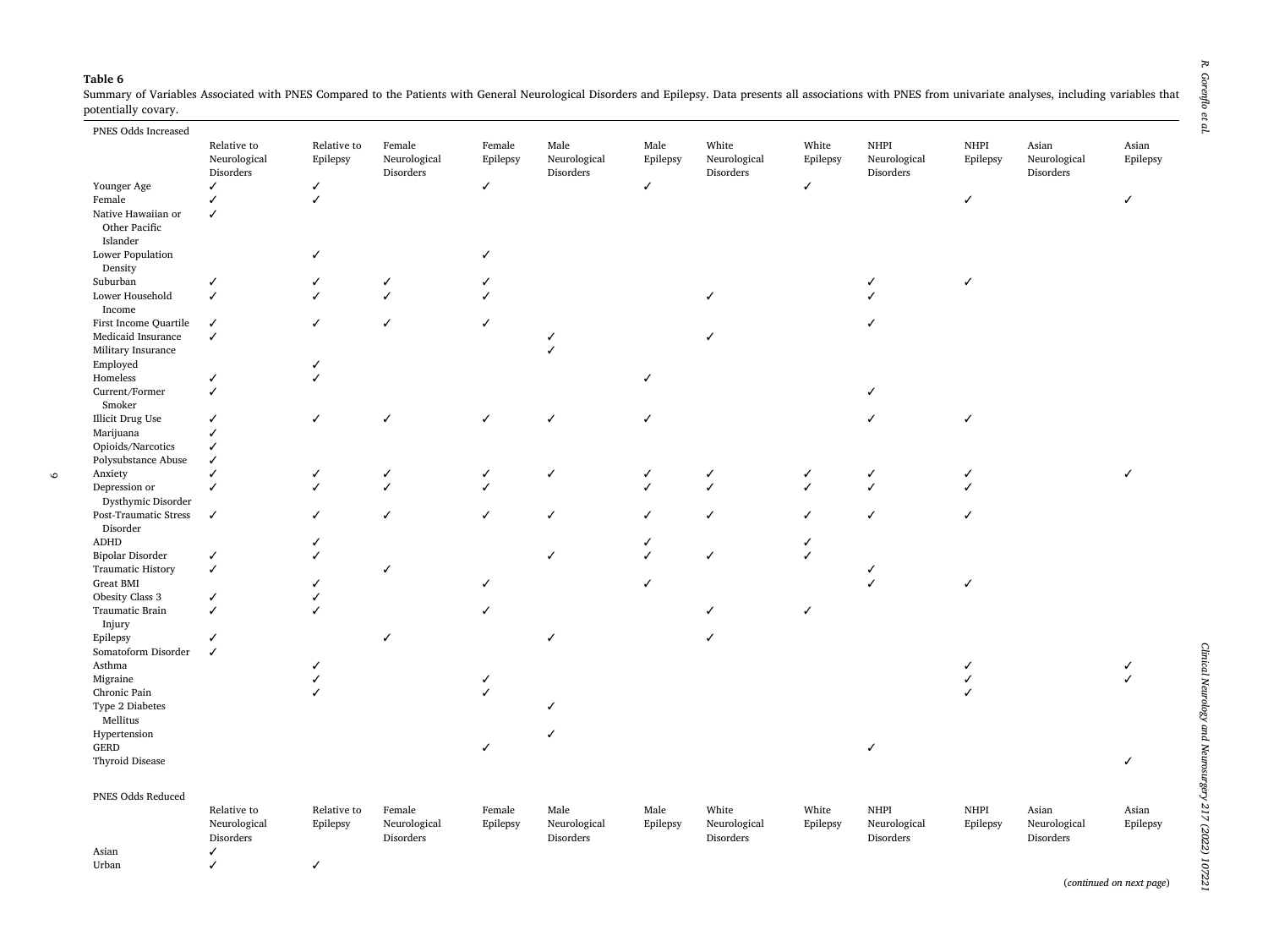

cases had at least one psychiatric comorbidity: odds of anxiety, depression, bipolar disorder, and PTSD were all greater than neurological disorder or epilepsy controls [\[31,48\]](#page-12-0). Similarly, odds of traumatic abuse were greater in PNES, yet relative to prior investigations where trauma was present in up to 70% of cases, our prevalence was 28% [\[31\]](#page-12-0). The disparity in findings may indicate for certain populations, traumatic history may not be the driving etiology behind PNES; on the other hand, the lower prevalence we observed may represent the cultural barriers present in speaking about traumatic abuse in minority populations (i.e., NHPI and Asians) [\[31,49\]](#page-12-0). Regarding ADHD, while elevated proportions of ADHD have been noted in PNES and epilepsy populations, our results indicate ADHD had significantly greater odds in the PNES population—potentially insinuating a common pathway between ADHD and PNES development [\[50,51\]](#page-12-0). Meanwhile, other psychiatric variables, such as schizophrenia, were not found to predict PNES, thus emphasizing presence of any psychiatric disorders simply does not increase odds of PNES.

Odds of somatoform disorder itself were greater in PNES, which could indicate PNES patients are predisposed to other non-convulsive functional neurological disorders. However, when considering literature indicating PNES patients have lower rates of other somatoform disorders, along with the finding of fibromyalgia not being statistically associated in our study, the increased odds of somatoform disorders we observed may instead be secondary to clinicians utilizing the diagnosis of somatoform disorder rather than PNES (i.e., when a patient is diagnosed with PNES, a diagnosis of somatoform disorder is also documented) [\[31\]](#page-12-0).

Overall, considering all psychiatric variables, multivariable logistic analysis found depression did not independently predict PNES, while anxiety, PTSD, bipolar disorder, and traumatic history all did. Anxiety was the only variable to remain a significant predictor across all sex and racial substrata, thus lending support to the hypotheses that anxiety arising from traumatic history or stressors may play a central role in PNES pathogenesis [\[52,53\].](#page-12-0)

#### *4.4. Medical/biological comorbidities*

In addition to the psychiatric variables, our investigation identified roughly eleven physical illness/biological variables associated with PNES, including modifiable risk factors (i.e., BMI, hypertension). Our study corroborated data supporting an association between PNES with traumatic brain injury, epilepsy, asthma, chronic pain, and migraines [\[31,53](#page-12-0)–59]. Yet, we also identified several novel variables increasing odds of PNES, including: greater BMI (specifically obesity class 3), diabetes mellitus type 2, hypertension, and thyroid disease. Thyroid disease was only an independent predictor of PNES amongst Asian patients, a population disproportionately affected by hyperthyroidism (i.e., Grave's disease), which itself is associated with greater risk for anxiety and depression [\[60,61\].](#page-12-0) Similarly, migraines independently predicted an increased odds of PNES amongst Asians, as well as females. Overall, physical illness and disability may contribute to PNES, by increasing vulnerability to health anxiety [\[62\]](#page-12-0).

# *4.5. Race: Whites, Native Hawaiians and Other Pacific Islanders, and Asians*

With a diverse cohort (38.61% White, 37.62% NHPI, 14.85% Asian), our study identified racial differences between Whites, NHPI, and Asians ([Tables 4, 5](#page-6-0)). Specifically, physical illnesses (higher BMI, migraines, and thyroid disorders) were independent predictors of PNES in NHPI and Asian patients, but not Whites. Such differences potentially arise secondary to differing sociocultural stressors and determinants of health between these three groups [\[63\].](#page-12-0)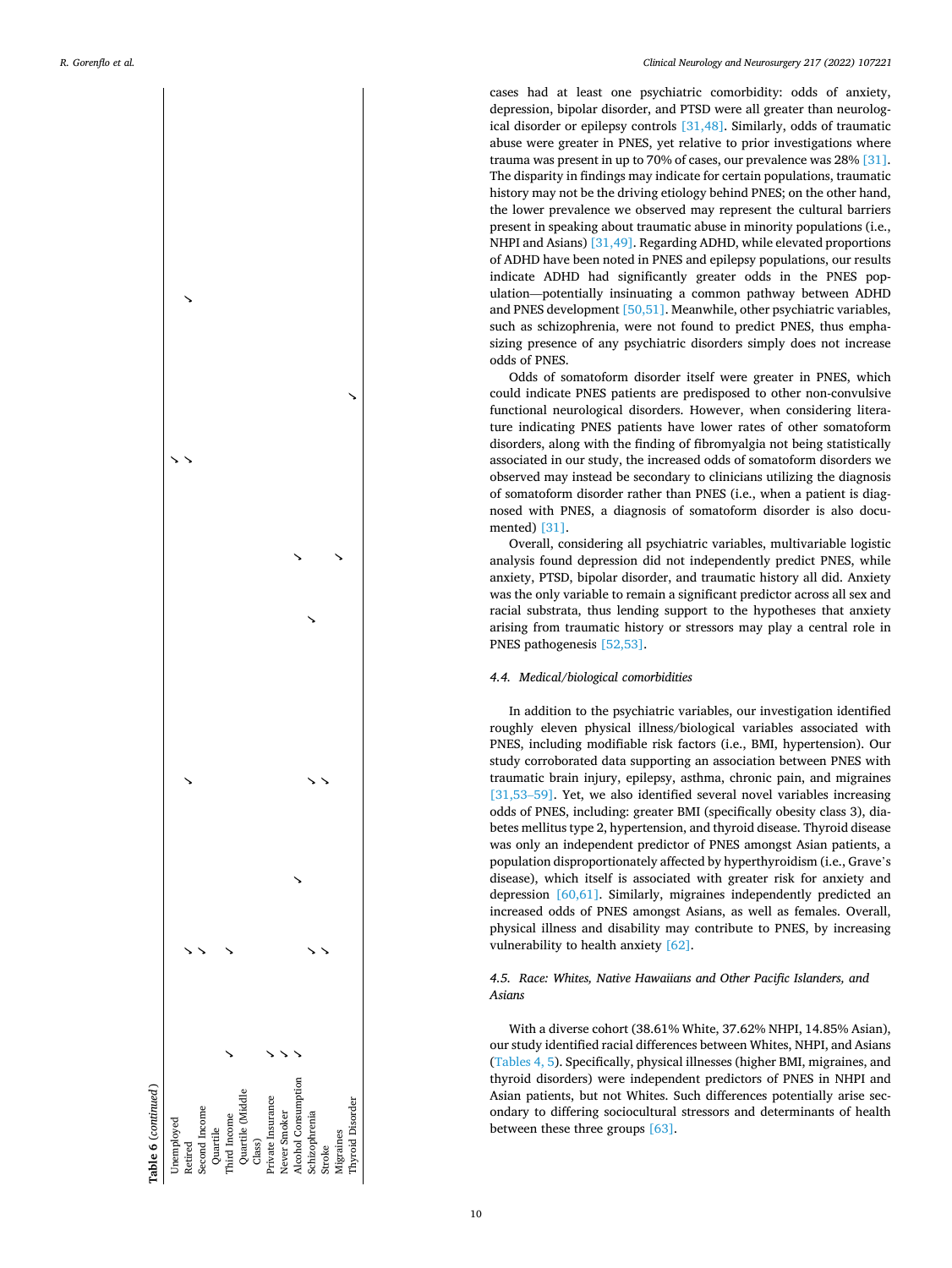# **Table 7**  Summary of variables associated with PNES compared to the patients with general neurological disorders and epilepsy from multivariable analysis. Data also stratified by sex and race.

 $\overline{\phantom{a}}$ 

| $\overline{\phantom{a}}$<br>PNES Odds Increased        |                                          |                         |                                     | ັ                  |                                | $\mathbf{1}$ $\mathbf{1}$ $\mathbf{3}$ |                                    |                   |                                   |                  |                                    |                   |
|--------------------------------------------------------|------------------------------------------|-------------------------|-------------------------------------|--------------------|--------------------------------|----------------------------------------|------------------------------------|-------------------|-----------------------------------|------------------|------------------------------------|-------------------|
|                                                        | Relative to<br>Neurological<br>Disorders | Relative to<br>Epilepsy | Female<br>Neurological<br>Disorders | Female<br>Epilepsy | Male Neurological<br>Disorders | Male<br>Epilepsy                       | White<br>Neurological<br>Disorders | White<br>Epilepsy | NHPI<br>Neurological<br>Disorders | NHPI<br>Epilepsy | Asian<br>Neurological<br>Disorders | Asian<br>Epilepsy |
| Younger Age<br>Female<br>Second Income                 |                                          | $\checkmark$            |                                     |                    |                                | $\checkmark$                           | ✓                                  |                   |                                   | ✓                |                                    |                   |
| Quartile<br>Medicare<br>Medicaid<br>Military Insurance |                                          |                         |                                     |                    |                                |                                        |                                    |                   |                                   |                  |                                    |                   |
| Illicit Drug Use                                       | ✓                                        | ✓                       |                                     | ✓                  |                                |                                        |                                    |                   | ✓                                 |                  |                                    |                   |
| Anxiety                                                | ✓                                        | ✓                       | ✓                                   | ✓                  |                                | ✓                                      | ✓                                  | $\checkmark$      | $\checkmark$                      |                  |                                    |                   |
| Post-Traumatic<br>Stress Disorder                      |                                          |                         |                                     |                    |                                |                                        |                                    |                   |                                   |                  |                                    |                   |
| Bipolar Disorder                                       |                                          |                         |                                     |                    |                                | ℐ                                      |                                    | J                 |                                   |                  |                                    |                   |
| <b>Traumatic History</b>                               | $\checkmark$                             |                         | ✓                                   |                    |                                |                                        |                                    |                   |                                   |                  |                                    |                   |
| <b>Great BMI</b><br>Traumatic Brain                    |                                          | $\checkmark$            |                                     |                    |                                | J                                      |                                    |                   |                                   |                  |                                    |                   |
| Injury                                                 |                                          |                         |                                     |                    |                                |                                        |                                    |                   |                                   |                  |                                    |                   |
| Epilepsy                                               |                                          |                         | ✓                                   |                    |                                |                                        |                                    |                   | J                                 |                  |                                    |                   |
| Somatoform<br>Disorder                                 | $\overline{ }$                           |                         |                                     |                    |                                |                                        |                                    |                   |                                   |                  |                                    |                   |
| Fibromyalgia                                           |                                          | ✓                       |                                     |                    |                                |                                        |                                    |                   |                                   |                  |                                    |                   |
| Migraine                                               |                                          |                         |                                     |                    |                                |                                        |                                    |                   |                                   |                  |                                    |                   |
| Chronic Pain                                           |                                          |                         |                                     |                    |                                |                                        |                                    |                   |                                   |                  |                                    |                   |
| Type 2 Diabetes<br>Mellitus                            |                                          |                         |                                     |                    |                                |                                        |                                    |                   |                                   |                  |                                    |                   |
| Hypertension                                           |                                          |                         |                                     |                    |                                |                                        |                                    |                   |                                   |                  |                                    |                   |
| Thyroid Disease                                        |                                          |                         |                                     |                    |                                |                                        |                                    |                   |                                   |                  |                                    |                   |
| PNES Odds Reduced                                      |                                          |                         |                                     |                    |                                |                                        |                                    |                   |                                   |                  |                                    |                   |
|                                                        | Relative to                              | Relative to             | Female                              | Female             | Male Neurological              | Male                                   | White                              | White             | <b>NHPI</b>                       | NHPI             | Asian                              | Asian             |
|                                                        | Neurological<br>Disorders                | Epilepsy                | Neurological<br>Disorders           | Epilepsy           | Disorders                      | Epilepsy                               | Neurological<br>Disorders          | Epilepsy          | Neurological<br>Disorders         | Epilepsy         | Neurological<br>Disorders          | Epilepsy          |
| Single                                                 |                                          | ✓                       |                                     |                    |                                |                                        |                                    |                   |                                   |                  |                                    |                   |
| Alcohol<br>Consumption                                 | $\checkmark$                             |                         | $\checkmark$                        |                    |                                |                                        | ✓                                  |                   |                                   |                  |                                    |                   |
| Stroke                                                 |                                          |                         |                                     | $\checkmark$       |                                |                                        |                                    |                   |                                   |                  |                                    |                   |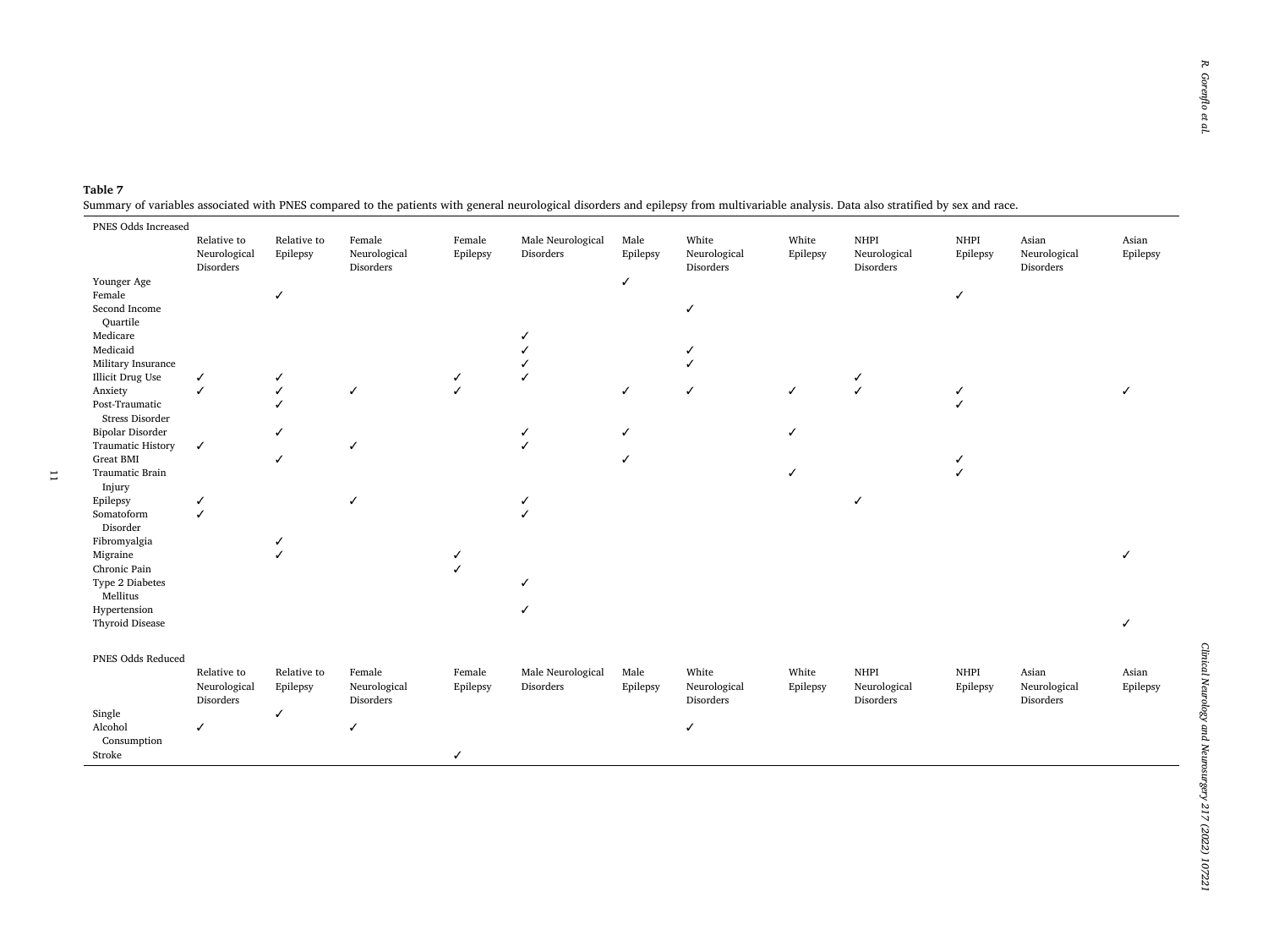# <span id="page-11-0"></span>*4.6. Sex: female and males*

Differences in patient sex were likewise observed in our PNES cohort ([Table 3](#page-4-0)). Uniquely, females presented increased odds of variables indicative of lower socioeconomic status (i.e., lower household income, being in the lowest income quartile, suburban origin), while men exhibited increased odds of military insurance and bipolar disorder. These findings are likely a reflection of the males and females experiencing different rates of environmental stressors due to sociological differences in society [\[64\]](#page-12-0).

#### *4.7. Limitations*

Overall, the results should be considered in the context of several limitations. First, with data from a single epilepsy monitoring unit, the outcomes may be sensitive to the referral patterns and not be representative of PNES or epilepsy population within Hawai'i. Second, due to the retrospective nature, further patient psychiatric history beyond the medical records could not be explored. Lastly, given the ethnocultural background assessment was limited to a single self-identified race, we were unable to explicitly investigate the sociocultural roles of multiracial heritage on PNES.

# **5. Conclusion**

Our findings demonstrated associations with PNES can be dependent on sex and race [\(Tables 6 and 7](#page-8-0)). In particular, female patients were more likely to experience lower socioeconomic status, while men were more likely exposed to military service and have bipolar disorder. Amongst race, relative to Whites, NHPI and Asians were more likely to have PNES associated with physical illness. Overall, these findings may provide better direction in etiology elucidation and addressing health disparities within PNES—which is particularly important, given that PNES disproportionally impacts historically vulnerable and underresourced populations [15,32].

#### **Funding**

None.

## **CRediT authorship contribution statement**

**Rachel Gorenflo:** Data curation, Investigation, Methodology, Software, Validation, Writing – original draft. **Richard Ho:** Data curation, Investigation, Methodology, Software, Validation, Writing – original draft. **Enrique Carrazana:** Conceptualization, Methodology, Software, Validation, Investigation, Resources, Data curation, Writing – original draft, Writing – review & editing. **Catherine Mitchell:** Conceptualization, Methodology, Software, Validation, Investigation, Resources, Data curation, Writing – original draft, Writing – review & editing. **Kore Liow:** Conceptualization, Methodology, Software, Validation, Investigation, Resources, Data curation, Writing – original draft, Writing – review & editing. **Jason Viereck:** Conceptualization, Methodology, Software, Validation, Investigation, Resources, Data curation, Writing – original draft, Writing – review & editing. **Arash Ghaffari-Rafi:**  Conceptualization, Methodology, Software, Validation, Investigation, Resources, Data curation, Writing – original draft, Writing – review  $\&$ editing.

#### **Code Availability (software application or custom code)**

Not applicable.

# **Authors' contributions**

Development: AGR, RH, RG, EC, JV, KKL; Data Collection: RH, RG;

Analysis and Interpretation of Data: AGR, RH, RG; Writing of Manuscript: AGR, RG.

# **Ethics approval**

Institutional review board exemption; University of Hawai'i at Mānoa, Office of Research Compliance (protocol number: 2020-01010).

#### **Consent to participate**

Not applicable.

#### **Consent for publication**

All authors approved the submitted manuscript version.

# **Conflicts of interest**

The authors declare that the research was conducted in the absence of any commercial or financial relationships that could be construed as a potential conflict of interest.

#### **Data Availability**

The raw data supporting the conclusions of this article will be made available by the authors, without undue reservation.

# **Acknowledgments**

We would like to thank Ena Zhu as well as other staff at Hawaii Pacific Neuroscience for their time in providing valuable administrative support.

#### **Appendix A. Supporting information**

Supplementary data associated with this article can be found in the online version at [doi:10.1016/j.clineuro.2022.107221.](https://doi.org/10.1016/j.clineuro.2022.107221)

#### **References**

- [1] [F. Edition, Diagnostic and statistical manual of mental disorders, Am. Psychiatr.](http://refhub.elsevier.com/S0303-8467(22)00102-0/sbref1)  [Assoc. \(2013\) 21](http://refhub.elsevier.com/S0303-8467(22)00102-0/sbref1).
- [2] [R. Duncan, et al., Late onset psychogenic nonepileptic attacks, Neurology 66 \(11\)](http://refhub.elsevier.com/S0303-8467(22)00102-0/sbref2)  [\(2006\) 1644](http://refhub.elsevier.com/S0303-8467(22)00102-0/sbref2)–1647.
- [3] [A.A. Asadi-Pooya, et al., Terminology for psychogenic nonepileptic seizures:](http://refhub.elsevier.com/S0303-8467(22)00102-0/sbref3) making the case for "functional seizures"[, Epilepsy Behav. 104 \(2020\), 106895](http://refhub.elsevier.com/S0303-8467(22)00102-0/sbref3).
- [4] [J.D. Jirsch, et al., Recognition of psychogenic nonepileptic seizures diminishes](http://refhub.elsevier.com/S0303-8467(22)00102-0/sbref4) [acute care utilization, Epilepsy Behav. 22 \(2\) \(2011\) 304](http://refhub.elsevier.com/S0303-8467(22)00102-0/sbref4)–307.
- [5] [H. Angus-Leppan, Diagnosing epilepsy in neurology clinics: a prospective study,](http://refhub.elsevier.com/S0303-8467(22)00102-0/sbref5) [Seizure 17 \(5\) \(2008\) 431](http://refhub.elsevier.com/S0303-8467(22)00102-0/sbref5)–436.
- [6] [A. Ghaffari-Rafi, J. Leon-Rojas, Investigatory pathway and principles of patient](http://refhub.elsevier.com/S0303-8467(22)00102-0/sbref6)  [selection for epilepsy surgery candidates: a systematic review, BMC Neurol. 20 \(1\)](http://refhub.elsevier.com/S0303-8467(22)00102-0/sbref6)  [\(2020\) 100](http://refhub.elsevier.com/S0303-8467(22)00102-0/sbref6).
- [7] [W.T. Kerr, et al., Diagnostic delay in psychogenic seizures and the association with](http://refhub.elsevier.com/S0303-8467(22)00102-0/sbref7)  [anti-seizure medication trials, Seizure 40 \(2016\) 123](http://refhub.elsevier.com/S0303-8467(22)00102-0/sbref7)–126.
- [8] [S.G. Jones, et al., Clinical characteristics and outcome in patients with psychogenic](http://refhub.elsevier.com/S0303-8467(22)00102-0/sbref8)  [nonepileptic seizures, Psychosom. Med. 72 \(5\) \(2010\) 487](http://refhub.elsevier.com/S0303-8467(22)00102-0/sbref8)–497.
- [9] [R. Nightscales, et al., Mortality in patients with psychogenic nonepileptic seizures,](http://refhub.elsevier.com/S0303-8467(22)00102-0/sbref9)  [Neurology 95 \(6\) \(2020\), e643](http://refhub.elsevier.com/S0303-8467(22)00102-0/sbref9).
- [10] A. Ghaffari-Rafi, et al., Demographic and socioeconomic disparities of benign [cerebral meningiomas in the United States, J. Clin. Neurosci. 86 \(2021\) 122](http://refhub.elsevier.com/S0303-8467(22)00102-0/sbref10)–128.
- [11] [A. Ghaffari-Rafi, et al., Inpatient diagnoses of idiopathic normal pressure](http://refhub.elsevier.com/S0303-8467(22)00102-0/sbref11) [hydrocephalus in the United States: demographic and socioeconomic disparities,](http://refhub.elsevier.com/S0303-8467(22)00102-0/sbref11)  [J. Neurol. Sci. 418 \(2020\), 117152.](http://refhub.elsevier.com/S0303-8467(22)00102-0/sbref11)
- [12] [A.A. Asadi-Pooya, M. Emami, Demographic and clinical manifestations of](http://refhub.elsevier.com/S0303-8467(22)00102-0/sbref12) [psychogenic non-epileptic seizures: the impact of co-existing epilepsy in patients or](http://refhub.elsevier.com/S0303-8467(22)00102-0/sbref12)  [their family members, Epilepsy Behav. 27 \(1\) \(2013\) 1](http://refhub.elsevier.com/S0303-8467(22)00102-0/sbref12)–3.
- [13] [M.J. Ro, A.K. Yee, Out of the shadows: Asian Americans, Native Hawaiians, and](http://refhub.elsevier.com/S0303-8467(22)00102-0/sbref13) [Pacific Islanders, Am. J. Public Health 100 \(5\) \(2010\) 776](http://refhub.elsevier.com/S0303-8467(22)00102-0/sbref13)–778.
- [14] [A. Ghaffari-Rafi, et al., Role of psychiatric, cardiovascular, socioeconomic, and](http://refhub.elsevier.com/S0303-8467(22)00102-0/sbref14) [demographic risk factors on idiopathic normal pressure hydrocephalus: a](http://refhub.elsevier.com/S0303-8467(22)00102-0/sbref14)  [retrospective case-control study, Clin. Neurol. Neurosurg. 193 \(2020\), 105836](http://refhub.elsevier.com/S0303-8467(22)00102-0/sbref14).
- [15] [R. Ho, et al., Presentation of psychogenic nonepileptic seizures in Hawaii](http://refhub.elsevier.com/S0303-8467(22)00102-0/sbref15)'s [ethnoracially diverse population, Epilepsy Behav. 96 \(2019\) 150](http://refhub.elsevier.com/S0303-8467(22)00102-0/sbref15)–154.